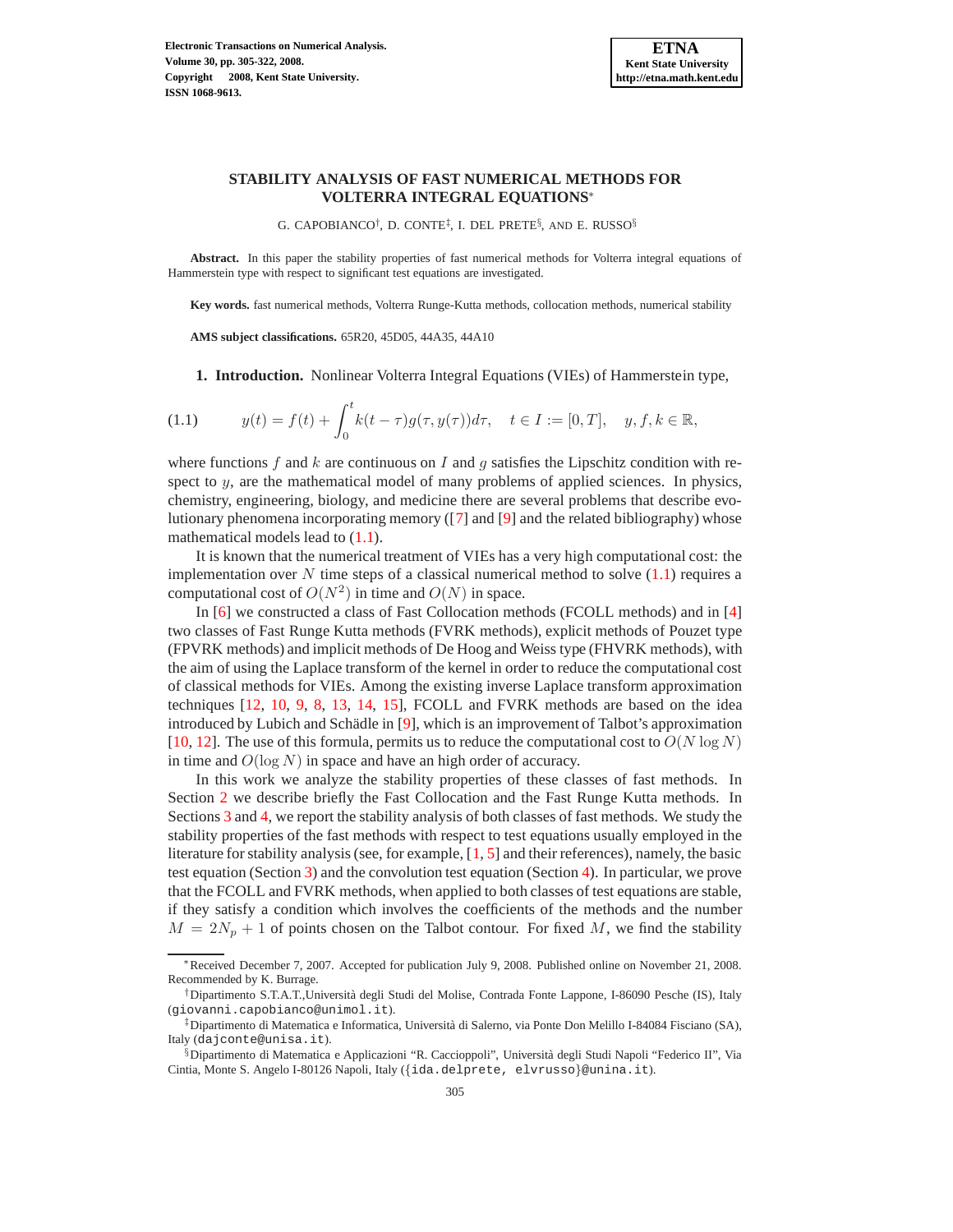matrix for both classes of methods and we determine a condition that provides methods with unbounded stability regions. In Section [5,](#page-11-0) we trace the stability plots for some fast methods and compare their stability regions with those of the respective classical methods. Moreover, we also report some experimental tests on a class of nonlinear problems, and we show, in our figures and tables, that they confirm the theoretical results.

<span id="page-1-1"></span><span id="page-1-0"></span>**2. Fast numerical methods for VIEs.** Since we are interested in the linear stability analysis of fast methods, we recall the formulation of the methods when applied to the linear VIE,

(2.1) 
$$
y(t) = f(t) + \int_0^t k(t - \tau)y(\tau)d\tau, \qquad t \in I := [0, T].
$$

Let us discretize the interval  $I$  by introducing a uniform mesh,

$$
I_h = \{t_n := nh, n = 0, ..., N, \ h \ge 0, Nh = T\}.
$$

The equation  $(2.1)$  can be rewritten, by relating it to this mesh, as

$$
y(t) = F_n(t) + \Phi_n(t), \qquad t \in [t_n, T],
$$

<span id="page-1-4"></span>where

(2.2) 
$$
F_n(t) := f(t) + \int_0^{t_n} k(t - \tau) y(\tau) d\tau
$$

and

$$
\Phi_n(t) := \int_{t_n}^t k(t-\tau)y(\tau)d\tau
$$

represent respectively the lag term and the increment function. The basic idea of FCOLL and FVRK methods is to express the kernel by means of the inverse Laplace transform approximation formula introduced in [\[9\]](#page-17-1) in order to improve Talbot's approximation [\[10,](#page-17-4) [12\]](#page-17-3) on large intervals. The idea proposed in [\[9\]](#page-17-1) is to split a large interval into a sequence of subintervals and in each subinterval to suitably use Talbot's approximation formula. More precisely, the interval  $I = [0, T]$  is split into a sequence of fast growing intervals,

<span id="page-1-3"></span>
$$
I_0 = [0, h], \quad I_l = [B^{l-1}h, (2B^l - 1)h], \quad l = 1, ..., L,
$$

where  $B > 1$  is a fixed integer and  $(2B<sup>L</sup> - 1)h \geq T$ . The chosen Talbot contour  $\Gamma_l$  associated to each subinterval  $I_l$  is parametrized by

<span id="page-1-2"></span>(2.3) 
$$
(-\pi, \pi) \to \Gamma_l
$$

$$
\vartheta \to \gamma_l(\vartheta) = \sigma + \mu_l(\vartheta \cot(\vartheta) + i\nu\vartheta).
$$

Such a contour is determined by opportunely choosing the geometrical parameters  $\sigma$ ,  $\mu_l$  and  $\nu$ , which are such that all the singularities of the Laplace transform  $K(s)$  of the kernel  $k(t)$ lie to the left of the contour. The approximation of the kernel  $k(t)$  on the interval  $I_l$  results from applying the trapezoidal rule on the Talbot's contour  $\Gamma_l$ ,

(2.4) 
$$
k(t) = \frac{1}{2\pi i} \int_{\Gamma_l} K(\lambda) e^{t\lambda} d\lambda \approx \sum_{j=-N_p}^{N_p} \omega_j^{(l)} K(\lambda_j^{(l)}) e^{t\lambda_j^{(l)}}, \quad t \in I_l,
$$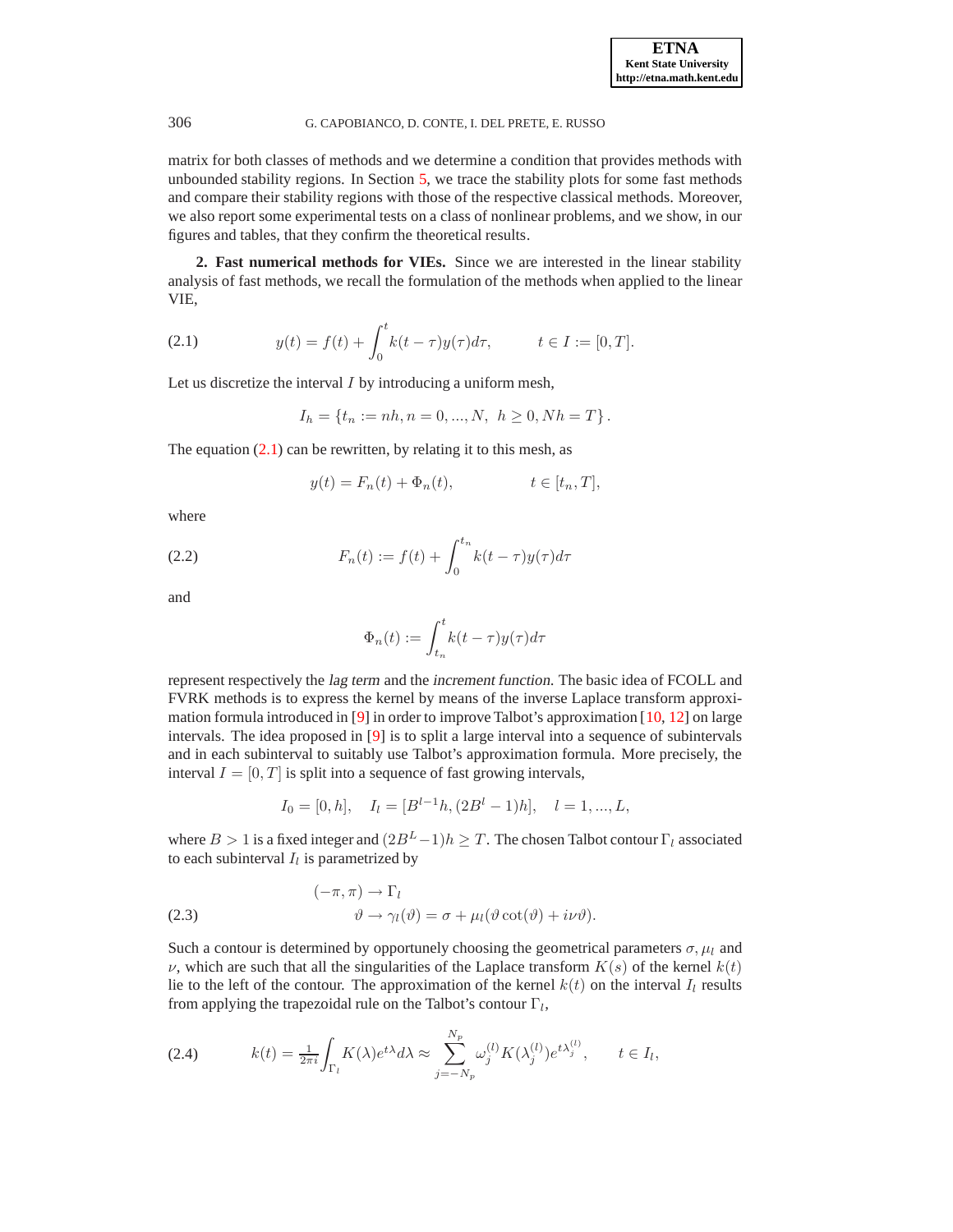where

$$
\omega_j^{(l)} = -\frac{i}{2(N+1)}\gamma_l'(\vartheta_j), \quad \lambda_j^{(l)} = \gamma_l(\vartheta_j), \quad \vartheta_j = \frac{j\pi}{N+1}.
$$

The number of quadrature points  $M = 2N_p + 1$  chosen on  $\Gamma_l$  is independent of l and it is much smaller than would be required for a uniform approximation on the whole interval I [\[9\]](#page-17-1).

The resulting error satisfies [\[9,](#page-17-1) [10\]](#page-17-4)

<span id="page-2-0"></span>(2.5) 
$$
||E(t)||_{t \in I} = O(e^{-c\sqrt{M}}),
$$

for  $M \to \infty$ , uniformly on I, where the positive constant c depends on the distance of the singularities of the Laplace transform  $K(s)$  of the kernel  $k(t)$  with respect to the Talbot contour. The optimal choice of the parameters  $\sigma$ ,  $\mu_l$  and  $\nu$  in [\(2.3\)](#page-1-2) is discussed in [\[9,](#page-17-1) [10\]](#page-17-4) and is made in order to minimize the error  $(2.5)$  of the inverse Laplace approximation formula  $(2.4).$  $(2.4).$ 

It follows that the coefficients of the fast methods involve the evaluations of the Laplace transform of the kernel at some suitable points of the complex plane. In the following subsection, we briefly recall the FCOLL and FVRK methods.

**2.1. Fast collocation methods.** The idea of a collocation method [\[2\]](#page-16-2) is to approximate the exact solution of  $(2.1)$  by a piecewise polynomial function  $u(t)$  of the form

$$
u(t_n + \theta h) = \sum_{i=1}^m L_i(\theta) Y_{n,i} \quad \theta \in (0,1] \quad n = 0, ..., N - 1,
$$

where  $L_i(\theta)$  is the *i*th Lagrange fundamental polynomial with respect to m fixed collocation parameters  $c_i \in [0, 1]$ . The unknowns  $Y_{n,i}$  are determined by requiring that  $u(t)$  exactly satisfies the integral equation in the collocation points  $t_{n,i} := t_n + c_i h$ . In the case of FCOLL methods [\[6\]](#page-17-2) such conditions lead to the following linear system

$$
(\mathbf{I} - h\mathbf{D})\mathbf{Y}_n = \mathbf{F}_n,
$$

where  $\mathbf{Y_n} = (Y_{n,1},..., Y_{n,m})^{\mathbf{T}}, \mathbf{F_n} = (F_{n,1},..., F_{n,m})^{\mathbf{T}}$  is a numerical approximation of [\(2.2\)](#page-1-4), I denotes the identity matrix of order m, and  $D$  is a square matrix of dimension m whose elements are

<span id="page-2-1"></span>(2.6) 
$$
d_{is} = B_s \sum_{r=0}^{m-1} \frac{(-1)^{m-1-r} \sigma_{s,m-1-r}}{h^{r+1}} \Psi_{ir}
$$

<span id="page-2-2"></span>and

(2.7) 
$$
\begin{cases}\nB_s = \prod_{\substack{r=1 \\ r \neq s}}^m \frac{1}{c_s - c_r} \\
\sigma_{s,0} = 1, \quad \sigma_{s,i} = \sum_{\substack{n_1 < \dots < n_i = 1 \\ n_k \neq s}}^m c_{n_1} c_{n_2} ... c_{n_i} \\
\Psi_{il} = \sum_{j=-N_p}^{N_p} \omega_j \frac{l!}{\lambda_j^{l+1}} K(\lambda_j) e^{c_i h \lambda_j}.\n\end{cases}
$$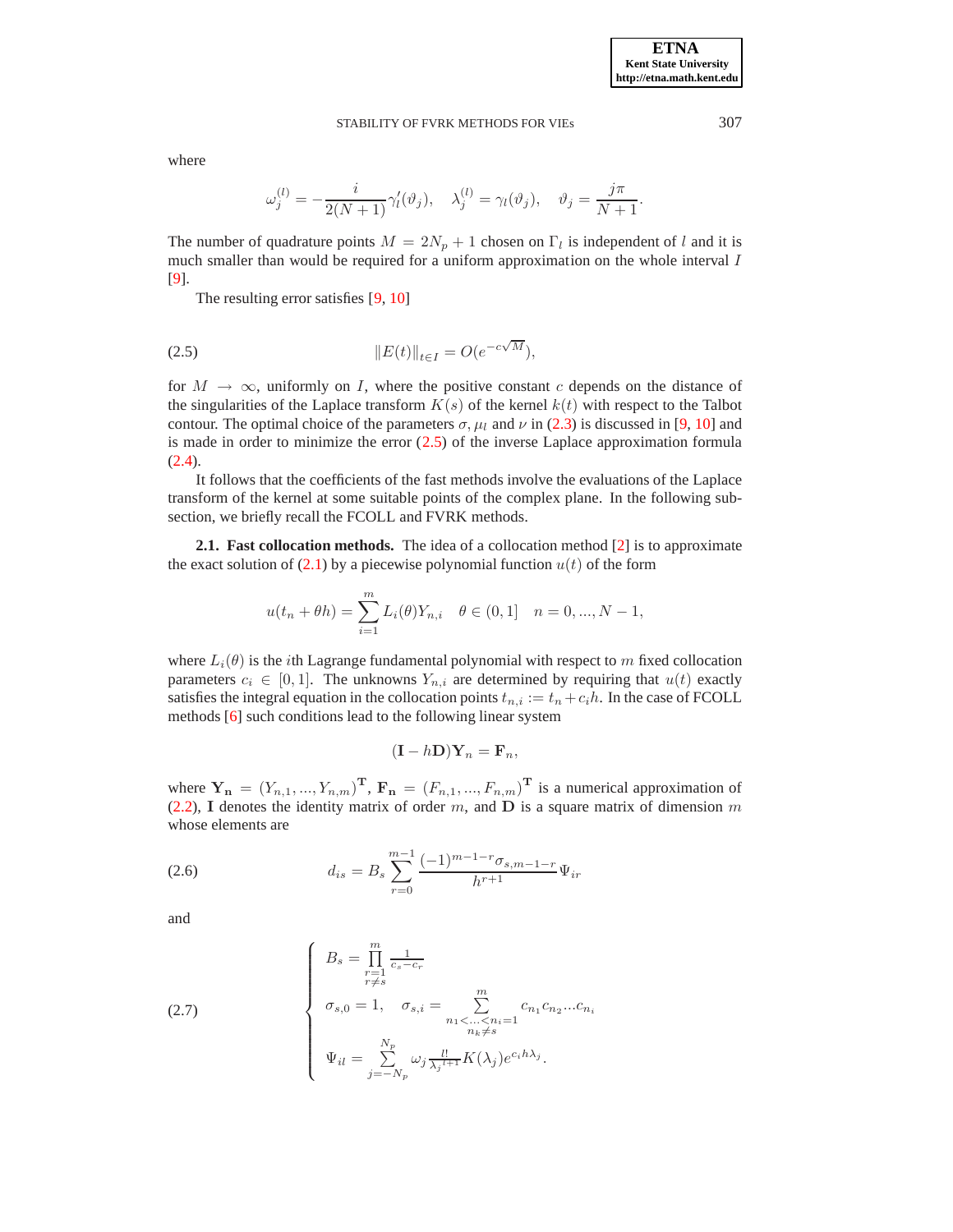Each component of the lag terms approximation vector  $F_n$  is computed in the following way. Let us fix an integer  $B > 1$  and let L be the smallest integer for which  $t_{n+1} < 2B^L h$ . The interval  $[0, t_n]$  is split into

$$
[0, t_n] = \bigcup_{l=1}^{L} [\tau_l, \tau_{l-1}],
$$

where the mesh points  $\tau_l$  are of the form  $\tau_l = q_l B^L h$  with  $q_l \geq 1$  determined by requiring that  $\tau_0 = t_n$ ,  $\tau_L = 0$  and for  $l = 1, ..., L - 1$ ,  $t_{n+1} - \tau_l \in [B^l h, (2B^l - 1)h]$ . We choose a different Talbot contour for each interval and we denote by  $\omega_j^{(l)}$  and  $\lambda_j^{(l)}$  the corresponding weights and nodes in the formula [\(2.4\)](#page-1-3).

Then we have

$$
F_{n,i} = f(t_{n,i}) + \sum_{l=1}^{L} \sum_{j=-N_p}^{N_p} \omega_j^{(l)} K(\lambda_j^{(l)}) e^{(t_{n,i} - \tau_{l-1})\lambda_j^{(l)}} z(\tau_{l-1}, \tau_l, \lambda_j^{(l)}), \quad i = 1, ..., m,
$$

where

$$
z(\tau_{l-1}, \tau_l, \lambda_j^{(l)}) = \int_{\tau_l}^{\tau_{l-1}} e^{(\tau_{l-1} - \tau) \lambda_j^{(l)}} u(\tau) d\tau.
$$

In [\[6\]](#page-17-2) the following convergence theorem has been proved.

THEOREM 2.1. Let  $e(t) = y(t) - u(t)$  be the error of the FCOLL methods. Then

$$
||e||_{\infty} = O(h^m) + O(e^{-c\sqrt{M}})
$$

<span id="page-3-0"></span>*for every choice of the collocation parameters*  $0 \le c_1 < ... < c_m \le 1$ *.* 

REMARK 2.2. It is possible to achieve local superconvergence at the mesh points by opportunely choosing the collocation parameters  $c_i$ , and sufficiently large  $M$ :

(a) If the collocation parameters are the Radau II points for  $(0, 1]$ , then we have

$$
\max_{t_n \in I_h} |e_n| = O(h^{2m-1}).
$$

(b) If the collocation parameters are the Lobatto points for  $[0, 1]$ , then we obtain

$$
\max_{t_n \in I_h} |e_n| = O(h^{2m-2}).
$$

(c) If the first  $m - 1$  collocation parameters are the Gauss points for  $(0, 1)$  and  $c_m = 1$ , then we obtain

<span id="page-3-1"></span>
$$
\max_{t_n \in I_h} |e_n| = O(h^{2m-2}).
$$

**2.2. Fast Runge–Kutta methods.** Runge–Kutta methods for VIEs (VRK methods) [\[3\]](#page-16-3) are determined by the "Butcher array" for ODEs

$$
\begin{array}{c|c}\n\text{c} & \text{A} \\
\hline\n\text{b}^T\n\end{array}
$$

where the vectors  $\mathbf{b} = (b_i)_{i=1}^m$ ,  $\mathbf{c} = (c_i)_{i=1}^m$  and the matrix  $\mathbf{A} = (a_{is})_{i,s=1}^m$  are fixed. Explicit VRK methods of Pouzet type (PVRK methods) are characterized by a strictly lower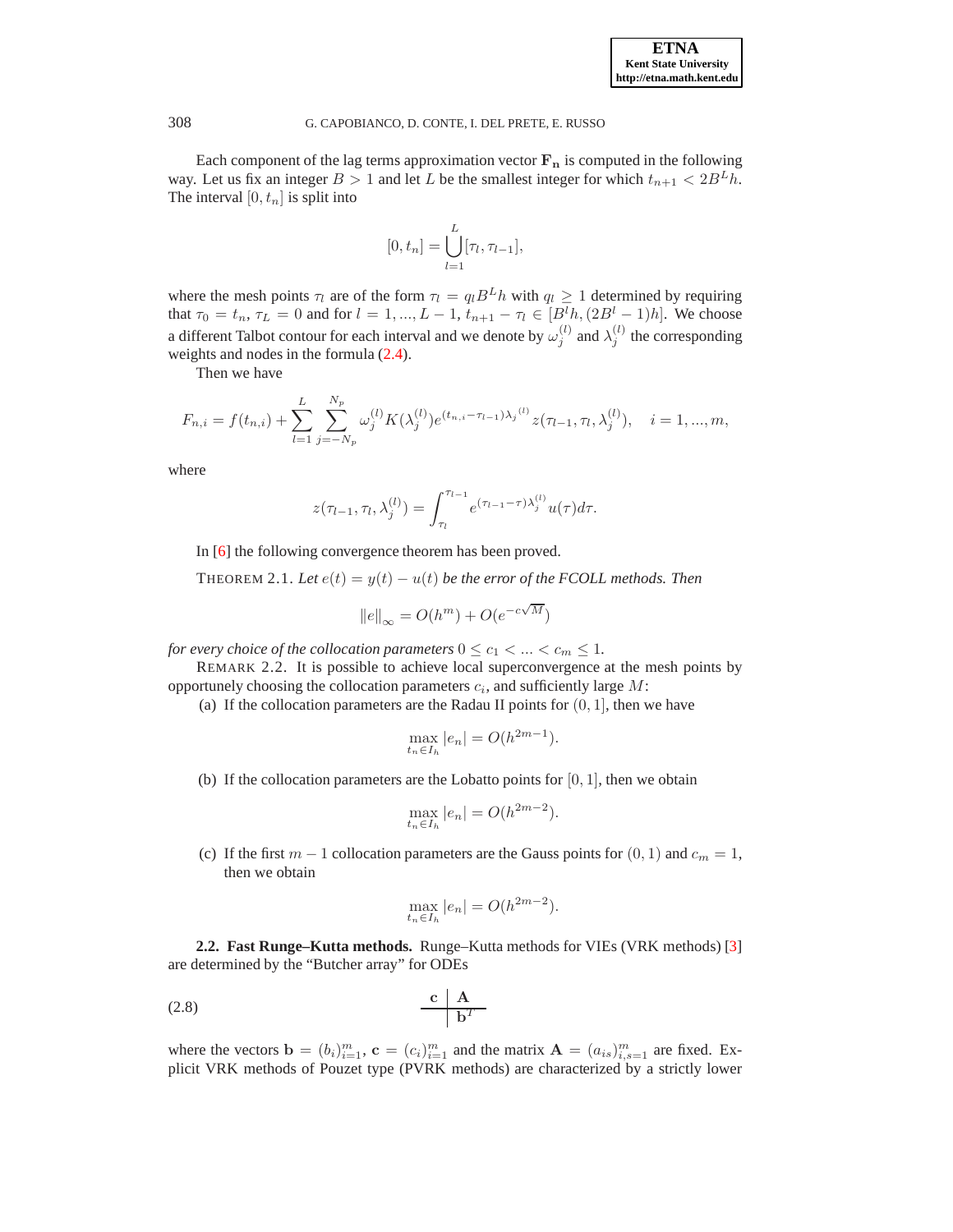<span id="page-4-1"></span>triangular matrix A while implicit VRK methods of de Hoog and Weiss (HVRK methods) are characterized by

$$
(2.9) \ b_k = \int_0^1 L_k(\theta) d\theta, \ k = 1, ..., m, \ a_{is} := \int_0^{c_i} L_s(\theta) d\theta = c_i \sum_{j=1}^m b_j L_s(c_i c_j), \ c_m = 1.
$$

An *m*-stage FVRK method [\[4\]](#page-16-0) applied to the equation  $(2.1)$  reads

$$
y_{n+1} = \begin{cases} F_{n,m+1} + h \sum_{i=1}^{m} b_i \Phi_i Y_{n,i} & \text{FPVRK methods} \\ Y_{n,m} & \text{FHVRK methods,} \end{cases} \qquad n = 0, \dots, N-1,
$$

where  $\Phi_i = \sum$  $N_p$  $j=-N_p$  $\omega_j K(\lambda_j) e^{(1-c_i)h\lambda_j}$  and the stages  $Y_{n,i}$  are computed by solving the linear system

$$
(\mathbf{I} - h\mathbf{D})\mathbf{Y}_n = \mathbf{F}_n.
$$

Here  $\mathbf{Y}_n = (Y_{n,1},...,Y_{n,m})^T$ ,  $\mathbf{F}_n = (F_{n,1},...,F_{n,m})^T$  is a numerical approximation of [\(2.2\)](#page-1-4), I denotes the identity matrix of order  $m, D = (d_{is})$  is a square matrix of dimension m whose elements are

<span id="page-4-0"></span>(2.10) 
$$
d_{is} = \begin{cases} a_{is} \Psi_{is} & \text{FPVRK methods} \\ c_i \sum_{l=1}^m b_l \Psi_{il} L_s(c_i c_l) & \text{FHVRK methods,} \end{cases}
$$

<span id="page-4-2"></span>and

(2.11) 
$$
\Psi_{il} = \begin{cases} \sum_{j=-N_p}^{N_p} \omega_j K(\lambda_j) e^{(c_i - c_l) h \lambda_j} & \text{FPVRK methods} \\ \sum_{j=-N_p}^{N_p} \omega_j K(\lambda_j) e^{c_i (1 - c_l) h \lambda_j} & \text{FHVRK methods.} \end{cases}
$$

The lag term approximation  $F_n$  is the same for FPVRK and FHVRK methods and it is computed through

$$
F_{n,i} = f(t_{n,i}) + \sum_{l=1}^{L} \sum_{j=-N_p}^{N_p} \omega_j^{(l)} K(\lambda_j^{(l)}) e^{(t_{n,i} - \tau_{l-1})\lambda_j^{(l)}} z(\tau_{l-1}, \tau_l, \lambda_j^{(l)}), \quad i = 1, ..., m,
$$

where

$$
z(\tau_{l-1},\tau_l,\lambda_j^{(l)}):=h\sum_{r=\frac{\tau_l}{h}}^{\frac{\tau_{l-1}}{h}-1}\sum_{s=1}^m b_s e^{(\tau_{l-1}-t_{r,s})\lambda_j^{(l)}}g(t_{r,s},Y_{r,s}),
$$

and the points  $\tau_l$  are the same of those determined for FCOLL methods.

In [\[4\]](#page-16-0) the following convergence theorem has been proved.

THEOREM 2.3. Let  $\bar{e}_n = y(t_n) - \bar{y}_n$  *be the error of the FVRK method. Let* p *be the order of the corresponding classical VRK method (i.e., having the same Butcher array). Then*

$$
\max_{1 \le n \le N} |\bar{e}_n| = O(h^p) + O(e^{-c\sqrt{M}}).
$$

REMARK 2.4. By choosing implicit FHVRK methods with nodes  $\{c_i\}$  as in Remark [2.2,](#page-3-0) we obtain superconvergent FVRK methods, i.e.,  $p = 2m - 1$  with m RadauII points,  $p = 2m - 2$  with m Lobatto points and  $p = 2m - 2$  with  $m - 1$  Gauss points and  $c_m = 1$ .

**ETNA Kent State University http://etna.math.kent.edu**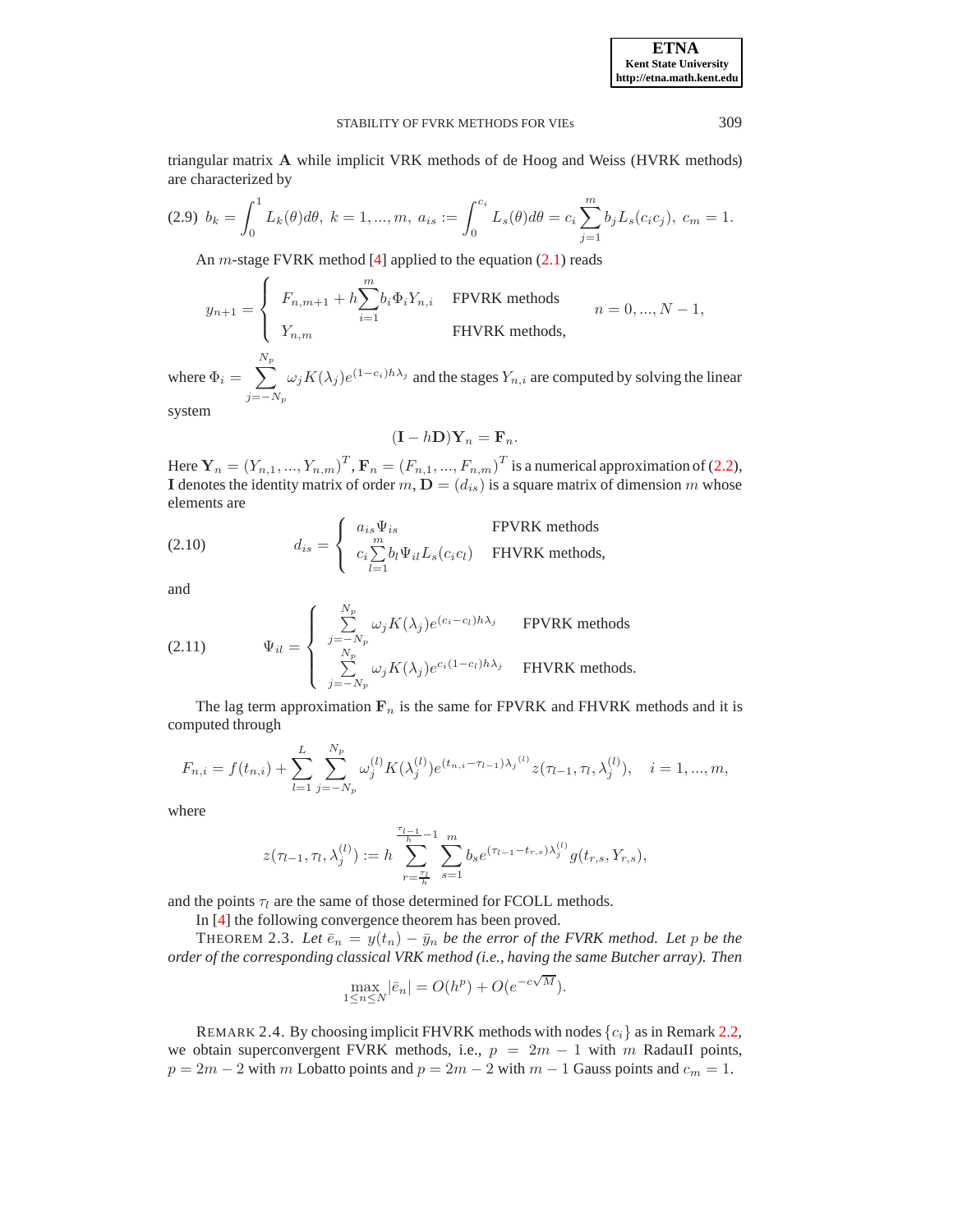<span id="page-5-1"></span><span id="page-5-0"></span>**3. Stability analysis for the basic test equation.** In this section we will analyze the stability properties of the fast methods with respect to the basic test equation,

(3.1) 
$$
y(t) = 1 + \mu \int_0^t y(\tau) d\tau, \qquad t \in [0, T], \ Re(\mu) < 0.
$$

Since the exact solution  $y(t)$  of [\(3.1\)](#page-5-1) tends to zero when t goes to  $+\infty$ , it is natural to require that the numerical solution  $y_n$  produced by a numerical method when applied to the equation  $(3.1)$  with stepsize h, has the same behaviour. Thus we recall the following definition of numerical stability.

<span id="page-5-6"></span>DEFINITION 3.1. A numerical method is said to be stable for given  $z := h\mu \in \mathbb{C}$  if the *numerical solution* yn*, resulting from applying the method to [\(3.1\)](#page-5-1) with fixed stepsize* h*, tends to zero when*  $n \rightarrow +\infty$ *.* 

DEFINITION 3.2. *The region of absolute stability of the method is the set of all values*  $z \in \mathbb{C}$  *for which the method is stable.* 

DEFINITION 3.3. *The method is said* A*-stable if its region of absolute stability includes fhe negative complex half plane*  $\mathbb{C}^-$ .

<span id="page-5-4"></span>The application of either a FVRK method (FPVRK and FHVRK method) or a FCOLL method to the equation [\(3.1\)](#page-5-1), leads to the following linear system,

$$
(3.2) \qquad \qquad (\mathbf{I} - z\mathbf{D})\mathbf{Y}_n = \mathbf{F}_n,
$$

<span id="page-5-2"></span>where the matrix  $D$  is obtained from  $(2.10)$  for FVRK methods and from  $(2.6)$  for FCOLL methods with  $K(s) = \frac{1}{s}$ , and

(3.3) 
$$
\mathbf{F}_n = \mathbf{u} + z \sum_{k=0}^{n-1} \mathbf{Q}_{n,k}^{(l)} \mathbf{Y}_k.
$$

Here  $\mathbf{u} = (1, ..., 1)^\mathbf{T}$  and  $\mathbf{Q}_{n,k}^{(l)}$  is a square matrix of dimension m whose elements are (3.4)

<span id="page-5-3"></span>
$$
\label{eq:Qn} \left(\mathbf{Q}_{n,k}^{(l)}\right)_{i,s=1,...,m} = \left\{ \begin{array}{ll} b_s \sum\limits_{j=-N_p}^{N_p} \frac{\omega_j^{(l)}}{\lambda_j^{(l)}} e^{(t_{n,i}-t_{k,s})\lambda_j^{(l)}} & \text{FVRK methods} \\ \sum\limits_{j=-N_p}^{N_p} \frac{\omega_j^{(l)}}{\lambda_j^{(l)}} e^{(t_{n,i}-t_k)\lambda_j^{(l)}} \int\limits_0^1 e^{-\theta h \lambda_j^{(l)}} L_s(\theta) d\theta & \text{FCOLL methods}. \end{array} \right.
$$

The index l in the formula [\(3.3\)](#page-5-2) is determined by n and k in such a way that  $t_k \in [\tau_1, \tau_{l-1}]$ .

<span id="page-5-5"></span>In the following theorem we provide the expression for the stability matrix of fast methods.

<span id="page-5-8"></span>THEOREM 3.4. *A fast method applied to the test equation [\(3.1\)](#page-5-1) leads to the two term relation,*

$$
\mathbf{Y}_n = \mathbf{R}(z)\mathbf{Y}_{n-1},
$$

<span id="page-5-7"></span>*where*

(3.6) 
$$
\mathbf{R}(z) = (\mathbf{I} + z(\mathbf{I} - z\mathbf{D})^{-1}\mathbf{Q}_1^{(1)})
$$

*is a square matrix of dimension* m, with  $Q_1^{(1)} = Q_{n,n-1}^{(1)}$  given by [\(3.4\)](#page-5-3) and D *defined by [\(2.6\)](#page-2-1) or [\(2.10\)](#page-4-0).*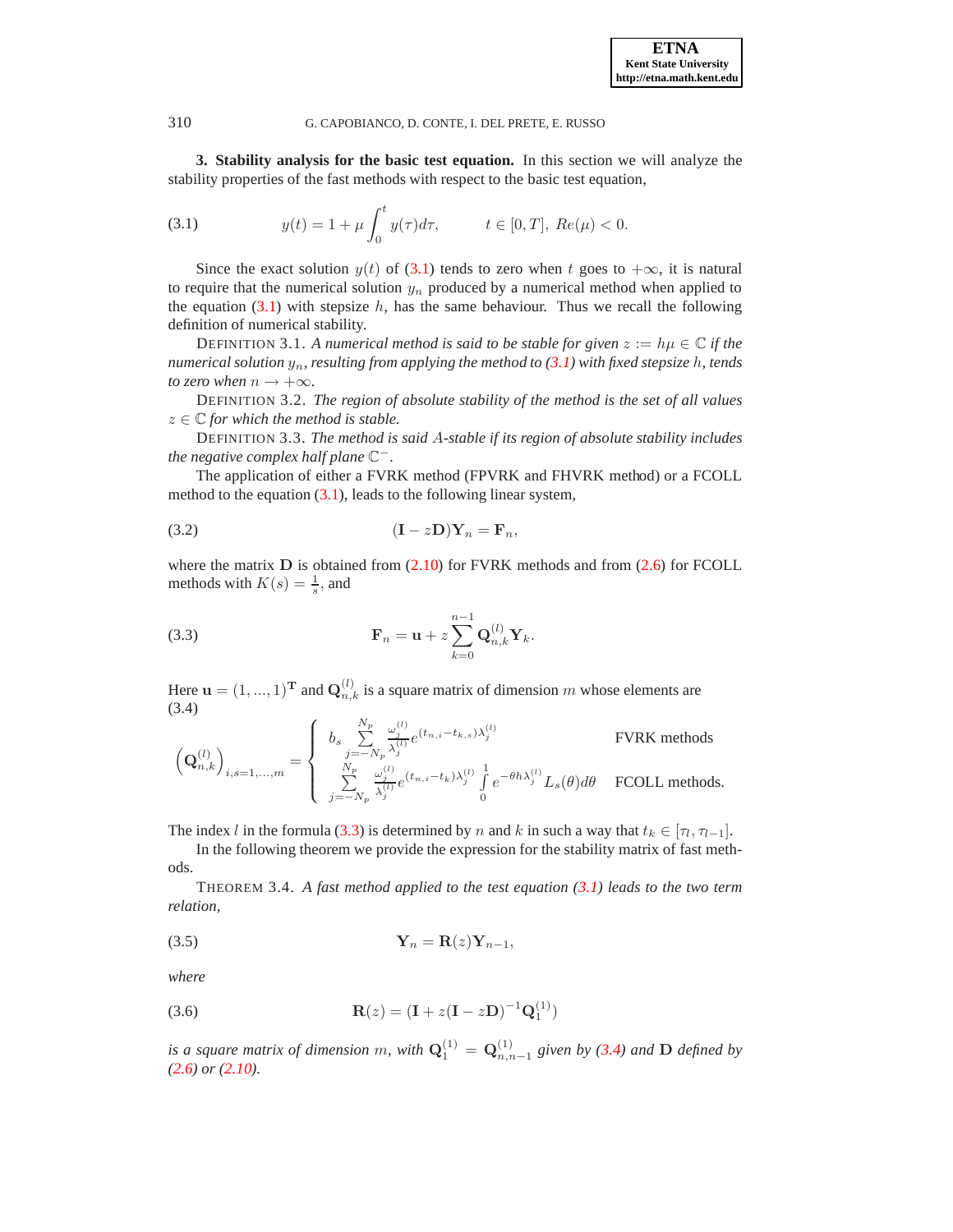*Proof.* Assuming that  $det(\mathbf{I} - z\mathbf{D}) \neq 0$ , the formula [\(3.2\)](#page-5-4) can be rewritten as

(3.7) 
$$
\mathbf{Y}_n = (\mathbf{I} - z\mathbf{D})^{-1} \left( \mathbf{u} + z \sum_{k=0}^{n-1} \mathbf{Q}_{n,k}^{(l)} \mathbf{Y}_k \right).
$$

<span id="page-6-1"></span>By subtracting the expressions of  $Y_n$  and  $Y_{n-1}$  given by [\(3.7\)](#page-6-0) and by opportune manipulations, we obtain, for  $n \geq 1$ ,

(3.8) 
$$
\mathbf{Y}_n = (\mathbf{I} + z(\mathbf{I} - z\mathbf{D})^{-1}\mathbf{Q}_1^{(1)})\mathbf{Y}_{n-1} + \sum_{k=0}^{n-2} z(\mathbf{I} - z\mathbf{D})^{-1} \left[ \mathbf{Q}_{n,k}^{(l)} - \mathbf{Q}_{n-1,k}^{(l)} \right] \mathbf{Y}_k,
$$

with

$$
\mathbf{Y}_0 = (\mathbf{I} - z\mathbf{D})^{-1}\mathbf{u}.
$$

Let us denote with  $\check{f}(t)$  the inverse Laplace transform approximation of  $\frac{1}{s}$  obtained through the formula  $(2.4)$ . Then the formula  $(3.4)$  can be rewritten as

$$
\label{eq:Qn} \left(\mathbf{Q}_{n,k}^{(l)}\right)_{i,j} = \left\{ \begin{array}{ll} b_j \check{f}(t_{n,i}-t_{k,j}) & \text{FVRK methods} \\ \int\limits_{0}^{1} \check{f}(t_{n,i}-t_{k}-\theta h) L_j(\theta) d\theta & \text{FCOLL methods}. \end{array} \right.
$$

We can freeze the relative error of the inverse Laplace transform approximation  $\hat{f}(t)$ obtained through the formula [\(2.4\)](#page-1-3) in the approximation interval, as this error is of order  $O(e^{-c\sqrt{M}})$ , independently of t. Since the exact inverse Laplace transform of  $\frac{1}{s}$  is a constant function, this implies that  $\check{f}(t)$  is a constant function, too. It follows that in [\(3.8\)](#page-6-1)  $\mathbf{Q}_{n,k}^{(l)} = \mathbf{Q}_{n-1,k}^{(l)}$  and thus the theorem is proved.

The next result is an immediate consequence of Theorem [3.4](#page-5-5) and of the Definition [3.](#page-5-6)

COROLLARY 3.5. If the eigenvalues of  $\mathbf{R}(z)$  are within the unit circle, then the fast *method is stable. The region of absolute stability of the method is thus the set*

$$
\mathcal{S} = \{ z \in \mathbb{C} : |\text{eig}(\mathbf{R}(z))| < 1 \}.
$$

Note that the stability regions of the fast methods depend on the number of points  $M = 2N_p + 1$  chosen for the approximation [\(2.4\)](#page-1-3). If  $M \rightarrow +\infty$ , since the fast methods tend to the classical ones, we expect that the same happens for the corresponding stability regions.

<span id="page-6-2"></span>THEOREM 3.6. *The stability regions of the fast methods tend, as*  $M \rightarrow \infty$ *, to the stability regions of the corresponding classical methods.*

*Proof.* Let us consider the stability matrix [\(3.6\)](#page-5-7). If  $M \to \infty$  we have

$$
\mathbf{Q}_1^{(1)} \to \mathbf{u} \mathbf{b}^T
$$

$$
\mathbf{D} \to \mathbf{A}
$$

where  $\mathbf{b}^T$  and A are given by [\(2.8\)](#page-3-1) for FPVRK methods and by [\(2.9\)](#page-4-1) for FHVRK methods. Since we are considering a linear constant kernel, it is easy to check that the vector  $\mathbf{b}^T$  and the matrix A for FCOLL methods are the same as those of FHVRK methods. It immediately follows that

$$
\mathbf{R}(z) \to r(z) := \mathbf{I} + z(\mathbf{I} - z\mathbf{A})^{-1} \mathbf{u} \mathbf{b}^T.
$$

<span id="page-6-0"></span>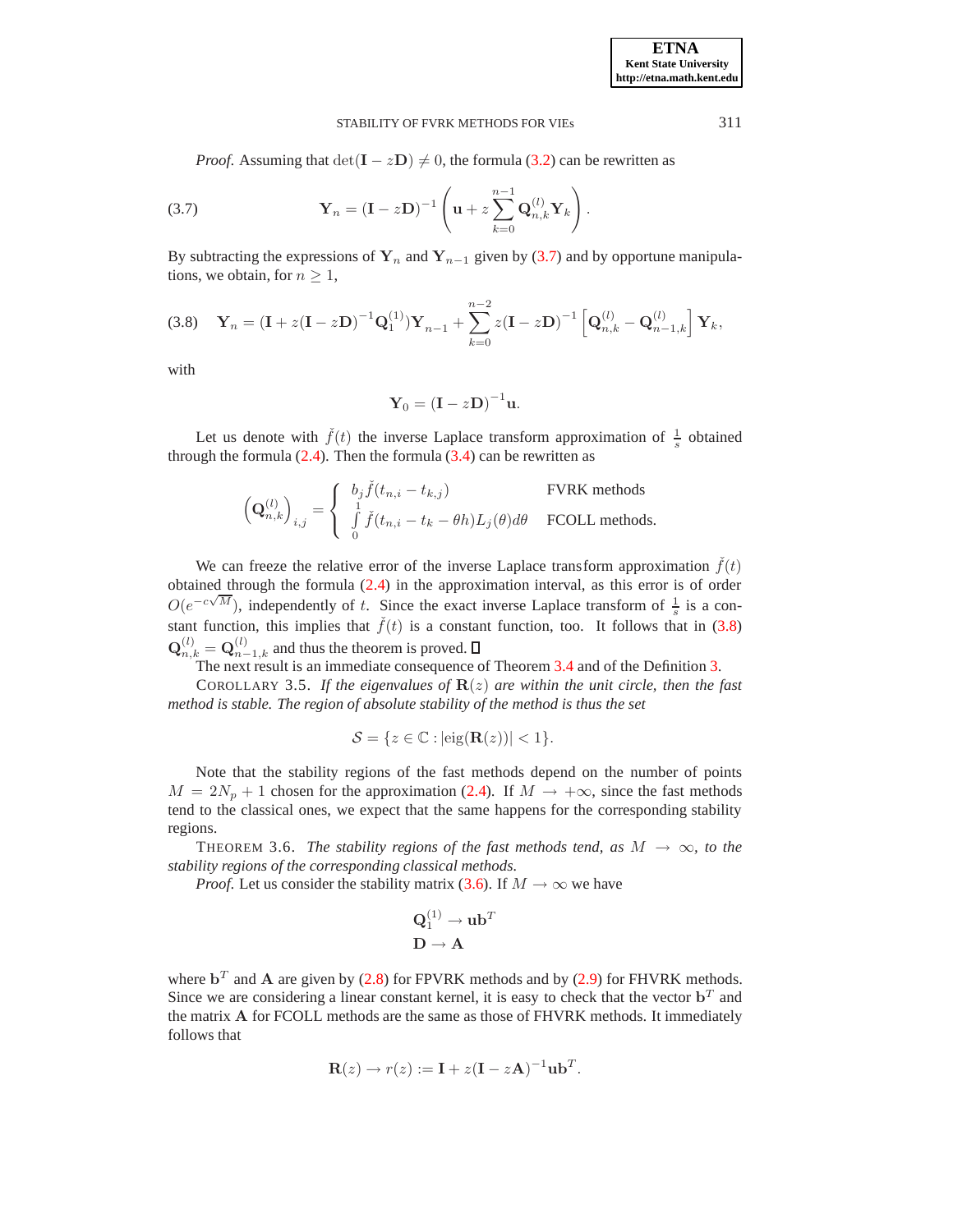This is an  $m \times m$  matrix whose eigenvalues are  $\lambda_1 = 1 + z \mathbf{b}^T (\mathbf{I} - z\mathbf{A})^{-1} \mathbf{u} = r(z)$  with multiplicity 1 and  $\lambda_2 = 1$  with multiplicity  $m-1$ . Siince  $Y_0 = (I - zD)^{-1}$  u is an eigenvector associated with the eigenvalue  $r(z)$ , it follows that the two-term recursion [\(3.5\)](#page-5-8) of the fast methods tends to

<span id="page-7-1"></span><span id="page-7-0"></span>
$$
\mathbf{Y}_n = r(z) \mathbf{Y}_{n-1}.
$$

We observe that the previous formula is the two-term recursion of the classical methods (see  $[1]$ , and so the theorem is proved.  $\Box$ 

The following corollary, with fixed number  $M = 2N_p + 1$  of points on the Talbot contour, provides a condition on the parameters  $c_j$  sufficient for unbounded stability regions.

COROLLARY 3.7. *If the parameters* c<sup>j</sup> *satisfy,*

(3.9) 
$$
|\text{eig}(\mathbf{I} - \mathbf{D}^{-1} \mathbf{Q}_1^{(1)})| < 1,
$$

*then the stability region of the fast method with respect to equation [\(3.1\)](#page-5-1) is unbounded.*

*Proof.* From the expression [\(3.6\)](#page-5-7) for the stability matrix  $\mathbf{R}(z)$ , we obtain

$$
\lim_{|z|\to-\infty} \mathbf{R}(z) = \mathbf{I} - \mathbf{D}^{-1} \mathbf{Q}_1^{(1)},
$$

and thus the theorem follows.  $\square$ 

We now provide some examples of fast methods which satisfy this condition.

<span id="page-7-2"></span>EXAMPLE 3.8. The implicit Euler FHVRK method is characterized by  $m = 1$ ,  $c_1 = 1$ ,  $b_1 = 1, a_{11} = 1$ . The stability matrix is  $R(z) = 1 + z(1 - zd_{11})^{-1}Q_1^{(1)}$ , where  $Q^{(1)}_1 =$  $\sum^{N_p}$  $j=-N_p$  $\omega_j^{(1)}$  $\frac{\omega_j^{(1)}}{\lambda_j^{(1)}} e^{h\lambda_j^{(1)}} =: \beta$  and  $d_{11} = c_1 b_1 \Psi_{11} L_1(c_1 c_1) = \Psi_{11} =$  $\sum^{N_p}$  $j=-N_p$  $\omega_j$  $\frac{\omega_j}{\lambda_j} =: \alpha.$ It can immediately be proved that the condition  $(3.9)$  is satisfied, since

$$
|\mathbf{I} - \mathbf{D}^{-1} \mathbf{Q}_1^{(1)}| = |1 - \frac{\beta}{\alpha}| < 1,
$$

so the implicit Euler FHVRK method has an unbounded stability region for all values of M. In fact the stability function is

$$
R(z) = 1 + \frac{z\beta}{1 - z\alpha},
$$

and an easy computation shows that  $|R(z)| < 1$  if and only if z is outside the circle  $\mathcal{C}_{\alpha,\beta}$ centered at  $C = \left(\frac{1}{2\alpha - \beta}, 0\right)$  with radius  $r = \frac{1}{|2\alpha - \beta|}$ . Then the implicit Euler FVRK method is A-stable for all values of M, the circle  $\mathcal{C}_{\alpha,\beta}$  being entirely contained in the right half of the complex plane. We observe that when  $M \to \infty$ , then  $\alpha, \beta \to 1$  and the stability region tends to that of the classical Euler method, that is, the region outside the circle centered in  $(1, 0)$ and with radius equal to 1.

<span id="page-7-3"></span>EXAMPLE 3.9. We checked that, if we fix  $N_p \ge 21$ , then the fast midpoint rule (i.e., the 1–point Gauss FHVRK method characterized by  $c_1 = \frac{1}{2}$ ) satisfies the condition [\(3.9\)](#page-7-0) and thus the stability region is unbounded; see Figure [5.2](#page-12-0) in the section of stability plots.

EXAMPLE 3.10. Analogously, we checked that the stability region of the 3–point Radau II FHVRK method ( $c_1 = \frac{4-\sqrt{6}}{10}$ ,  $c_2 = \frac{4+\sqrt{6}}{10}$ ,  $c_3 = 1$ ) is unbounded for any fixed value of  $N_p$ .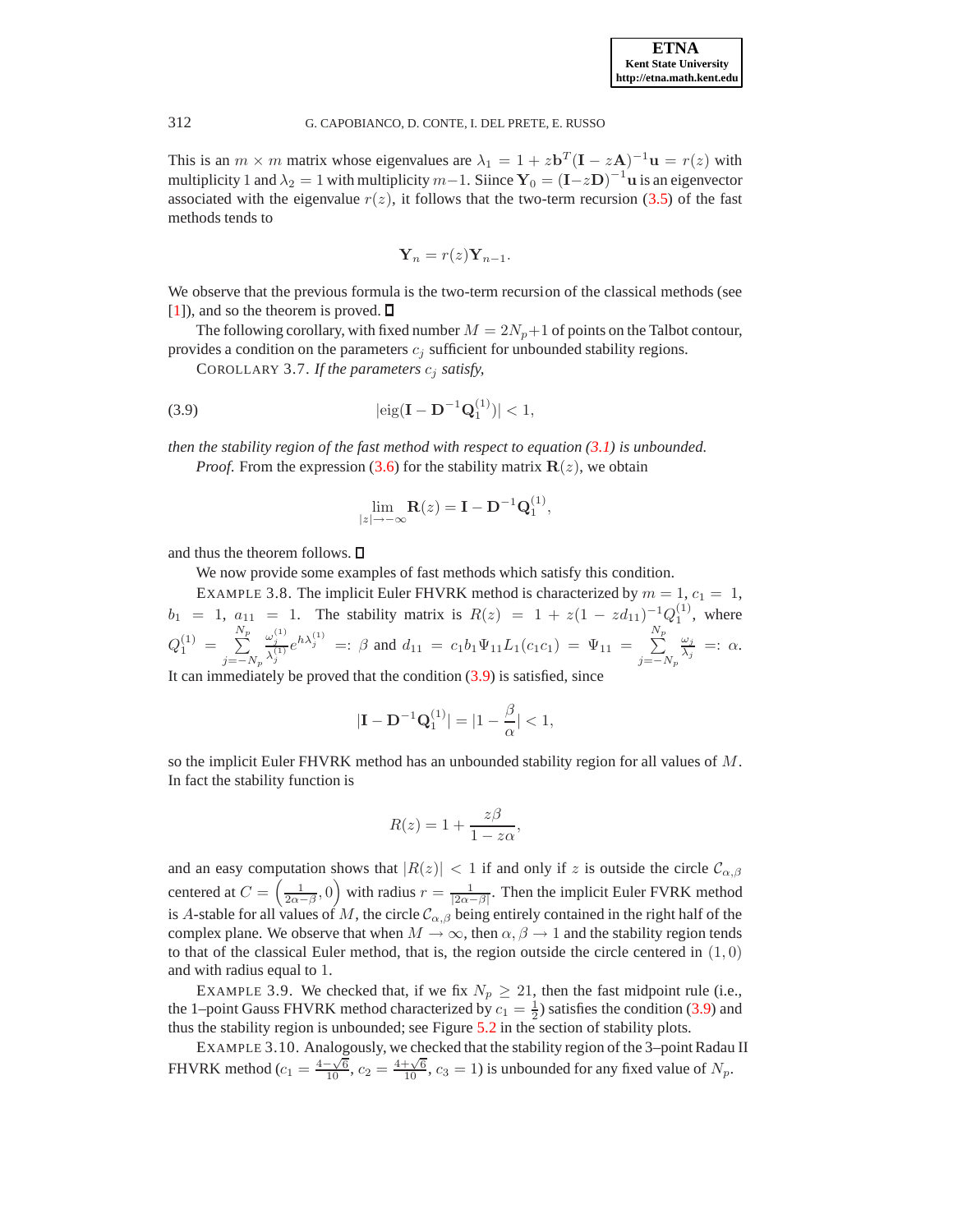

<span id="page-8-1"></span>FIG. 3.1. *Stability regions of the classical implicit Euler VRK method vs Fast implicit Euler VRK method*

<span id="page-8-0"></span>**4. Stability analysis for the convolution test equation.** Now we will study the stability properties of the fast methods with respect to the convolution test equation,

(4.1) 
$$
y(t) = 1 + \int_0^t [\mu + \sigma(t - \tau)] y(\tau) d\tau, \quad t \in [0, T], \quad \mu < 0, \quad \sigma \le 0.
$$

Since the exact solution  $y(t)$  of [\(4.1\)](#page-8-1) goes to zero when  $t \to +\infty$ , it is natural to require that the numerical solution  $y_n$ , produced by the fast methods when applied to [\(4.1\)](#page-8-1) with stepsize h, has the same behaviour.

<span id="page-8-4"></span>Thus we recall the following definition of numerical stability [\[3\]](#page-16-3).

DEFINITION 4.1. *A numerical method is said to be stable for given*  $z := h\mu$ ,  $w := h^2\sigma$ *if it yields an approximate solution*  $y_n$  *which satisfies*  $y_n \to 0$  *as*  $n \to \infty$  *whenever it is applied with a fixed stepsize*  $h > 0$  *to the test equation [\(4.1\)](#page-8-1).* 

DEFINITION 4.2. *The region of stability of the method is the set of all values*  $(z, w)$  *for which the method is stable.*

Let **D** and  $\tilde{\mathbf{D}}$  be obtained by substituting  $K(s) = 1/s$  and  $K(s) = 1/s^2$  in [\(2.6\)](#page-2-1)-[\(2.7\)](#page-2-2) (FCOLL methods) and in [\(2.10\)](#page-4-0)-[\(2.11\)](#page-4-2) (FVRK methods), respectively, and let  $\bar{\mathbf{D}} = \bar{\mathbf{D}}/h$ . Then the application of a fast method to the test equation  $(4.1)$  leads to

<span id="page-8-2"></span>
$$
(4.2) \qquad \mathbf{Y_n} = \mathbf{N}^{-1} \mathbf{F_n},
$$

(4.3) 
$$
\mathbf{F}_{\mathbf{n}} = \mathbf{u} + \sum_{r=0}^{n-1} \left[ z \mathbf{Q}_{n,r}^{(l)} + \left( w \left( n-r \right) \mathbf{I} + w \overline{\theta} \right) \overline{\mathbf{Q}}_{n,r}^{(l)} - w \mathbf{P}_{n,r}^{(l)} \right] \mathbf{Y}_{\mathbf{r}},
$$

where the matrices  $Q_{n,r}^{(l)}$  are given by [\(3.4\)](#page-5-3) and

<span id="page-8-3"></span>
$$
(4.4) \mathbf{N} = \mathbf{I} - z\mathbf{D} - w\mathbf{\bar{D}},
$$
\n
$$
(4.5) \left(\mathbf{\bar{Q}}_{n,r}^{(l)}\right)_{i,s} = \begin{cases} b_s \sum_{j=-N_p}^{N_p} \frac{\omega_j^{(l)}}{\left(\lambda_j^{(l)}\right)^2} \frac{e^{(t_{n,i}-t_{r,s})\lambda_j^{(l)}}}{t_{n,i}-t_{r,s}} & \text{FVRK methods} \\ \sum_{j=-N_p}^{N_p} \frac{\omega_j^{(l)}}{\left(\lambda_j^{(l)}\right)^2} \frac{e^{(t_{n,i}-t_{r})\lambda_j^{(l)}}}{t_{n,i}-t_{r,s}} \int_0^1 e^{-\theta h \lambda_j^{(l)}} L_s(\theta) d\theta & \text{FCOLL methods,} \end{cases}
$$

(4.6) 
$$
(\mathbf{P}_{n,r}^{(l)})_{i,s} = c_s(\bar{\mathbf{Q}}_{n,r}^{(l)})_{i,s},
$$
  
\n $\bar{\theta} = \text{diag}(c_1, ..., c_s),$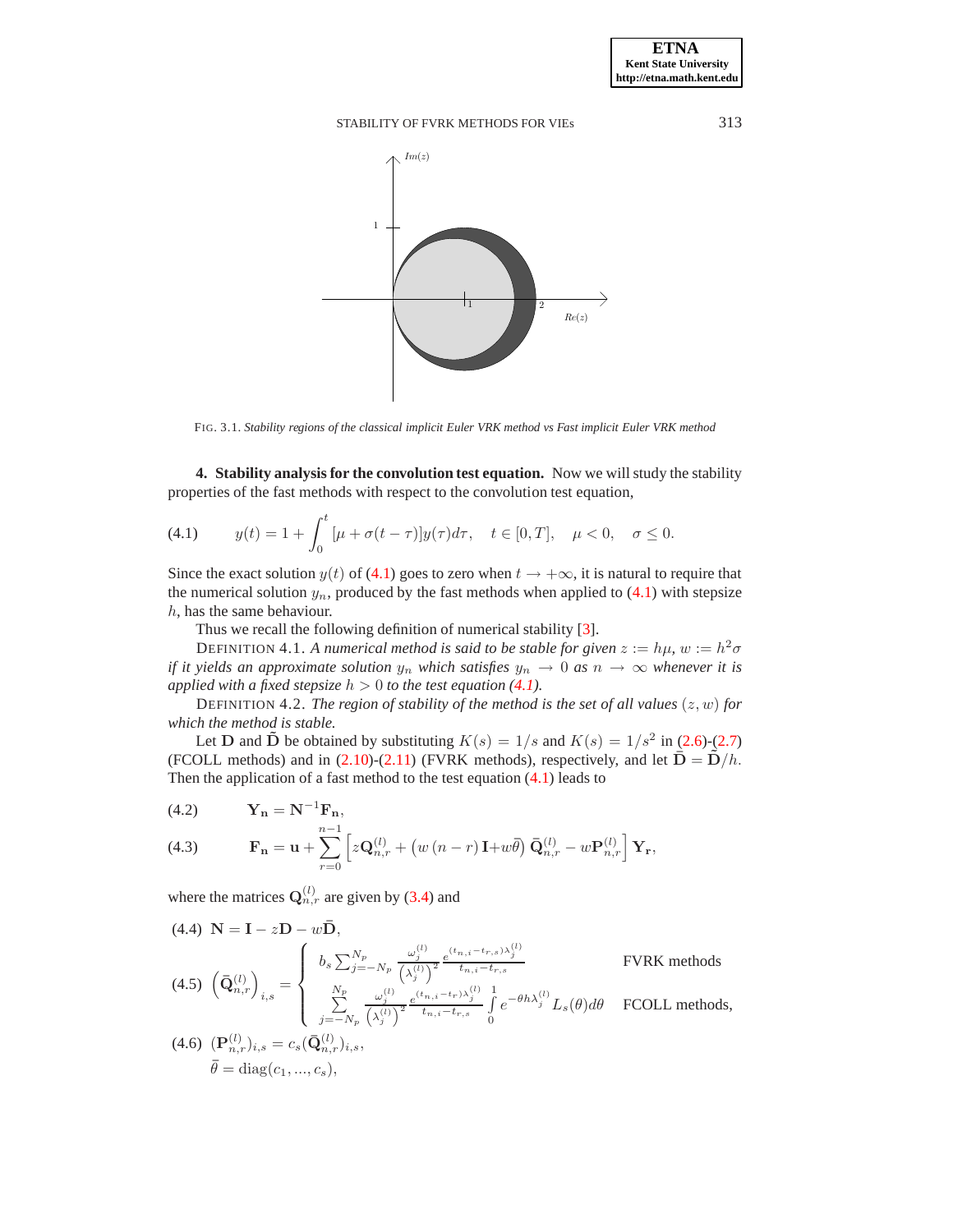are square matrices of dimension m. The index l in the formula  $(4.3)$  is determined by n and k in such a way that  $t_k \in [\tau_1, \tau_{i-1}]$  and the matrix N is supposed to be nonsingular.

<span id="page-9-1"></span>THEOREM 4.3. *A fast method applied to the test equation [\(4.1\)](#page-8-1) leads to the following recurrence relation*

$$
\mathbf{Y}_{n+2} = \mathbf{E} \mathbf{Y}_{n+1} - \mathbf{F} \mathbf{Y}_n,
$$

*where*

$$
\mathbf{E} = \mathbf{N}^{-1} \left( \mathbf{N} + w \bar{\mathbf{Q}}_1^{(1)} + \mathbf{S} \right),
$$
  

$$
\mathbf{F} = -\mathbf{N}^{-1} \mathbf{S},
$$
  

$$
\mathbf{S} = \mathbf{N} + z \mathbf{Q}_1^{(1)} + w \bar{\theta} \bar{\mathbf{Q}}_1^{(1)} - w \mathbf{P}_1^{(1)}
$$

,

 ${\bf N}$  is given by [\(4.4\)](#page-8-3), and  ${\bf Q}^{(1)}_1={\bf Q}^{(1)}_{n+2,n+1},$   $\bar{\bf Q}^{(1)}_1=\bar{\bf Q}^{(1)}_{n+2,n+1},$   ${\bf P}^{(1)}_1={\bf P}^{(1)}_{n+2,n+1}$  are given *by [\(3.4\)](#page-5-3), [\(4.5\)](#page-8-3), [\(4.6\)](#page-8-3)*

*Proof.* From [\(4.2\)](#page-8-2) and [\(4.3\)](#page-8-2) it is possible to obtain the relation

<span id="page-9-0"></span>(4.8) 
$$
\mathbf{N} \mathbf{Y}_{n+2} = \left( \mathbf{N} + w \bar{\mathbf{Q}}_1^{(1)} + \mathbf{S} \right) \mathbf{Y}_{n+1} - \left( \mathbf{S} - \mathbf{T}_{n+2,n}^{(l)} \right) \mathbf{Y}_n + \sum_{r=0}^{n-1} \left( \mathbf{T}_{n+2,r}^{(l)} - \mathbf{T}_{n+1,r}^{(l)} + w \Delta \mathbf{Q}_{n+1,r}^{(l)} \right) \mathbf{Y}_r,
$$

where

$$
\begin{aligned} & \Delta \mathbf{Q}_{n,r}^{(l)} = \mathbf{Q}_{n,r}^{(l)} - \mathbf{Q}_{n-1,r}^{(l)}, \quad \Delta \bar{\mathbf{Q}}_{n,r}^{(l)} = \bar{\mathbf{Q}}_{n,r}^{(l)} - \bar{\mathbf{Q}}_{n-1,r}^{(l)}, \\ & \Delta \mathbf{P}_{n,r}^{(l)} = \mathbf{P}_{n,r}^{(l)} - \mathbf{P}_{n-1,r}^{(l)}, \\ & \mathbf{T}_{n,r}^{(l)} = z \Delta \mathbf{Q}_{n,r}^{(l)} + \left[ w \left( n-r \right) \mathbf{I} + w \bar{\theta} \right] \Delta \bar{\mathbf{Q}}_{n,r}^{(l)} - w \Delta \mathbf{P}_{n,r}^{(l)}, \end{aligned}
$$

and  $\mathbf{Q}_{n,r}^{(l)}$ ,  $\bar{\mathbf{Q}}_{n,r}^{(l)}$ ,  $\mathbf{P}_{n,r}^{(l)}$  are given by [\(3.4\)](#page-5-3), [\(4.5\)](#page-8-3), [\(4.6\)](#page-8-3).

As in Section [3,](#page-5-0) by freezing the relative error of the inverse Laplace transform approximation, it follows that  $\mathbf{Q}_{n,r}^{(l)} = \mathbf{Q}_{n-1,r}^{(l)}$ . Similarly we obtain that  $\bar{\mathbf{Q}}_{n,r}^{(l)} = \bar{\mathbf{Q}}_{n-1,r}^{(l)}$  and  $\mathbf{P}_{n,r}^{(l)} = \mathbf{P}_{n-1,r}^{(l)}$ . Thus the relation [\(4.8\)](#page-9-0) becomes a difference equation of fixed order and the theorem is proved.  $\square$ 

<span id="page-9-2"></span>The relation [\(4.7\)](#page-9-1) can be written in the form

(4.9) 
$$
\begin{bmatrix} \mathbf{Y}_{n+1} \\ \mathbf{Y}_n \end{bmatrix} = \mathbf{R}(z, w) \begin{bmatrix} \mathbf{Y}_n \\ \mathbf{Y}_{n-1} \end{bmatrix},
$$

<span id="page-9-3"></span>for  $n = 1, 2, \ldots$ , where

(4.10) 
$$
\mathbf{R}(z,w) = \begin{bmatrix} \mathbf{E} & \mathbf{F} \\ \mathbf{I} & \mathbf{0} \end{bmatrix}.
$$

<span id="page-9-4"></span>The next result immediately follows from relations  $(4.9)-(4.10)$  $(4.9)-(4.10)$  and from the Definition [4.2.](#page-8-4)

COROLLARY 4.4. *If the eigenvalues of*  $\mathbf{R}(z, w)$  *are within the unit circle, then the fast method is stable. The stability region of the method is thus the set*

$$
\mathcal{S} = \{ (z, w) \in \mathbb{R}_{-} \times \mathbb{R}_{-} : |\text{eig}(\mathbf{R}(z, w))| < 1 \}.
$$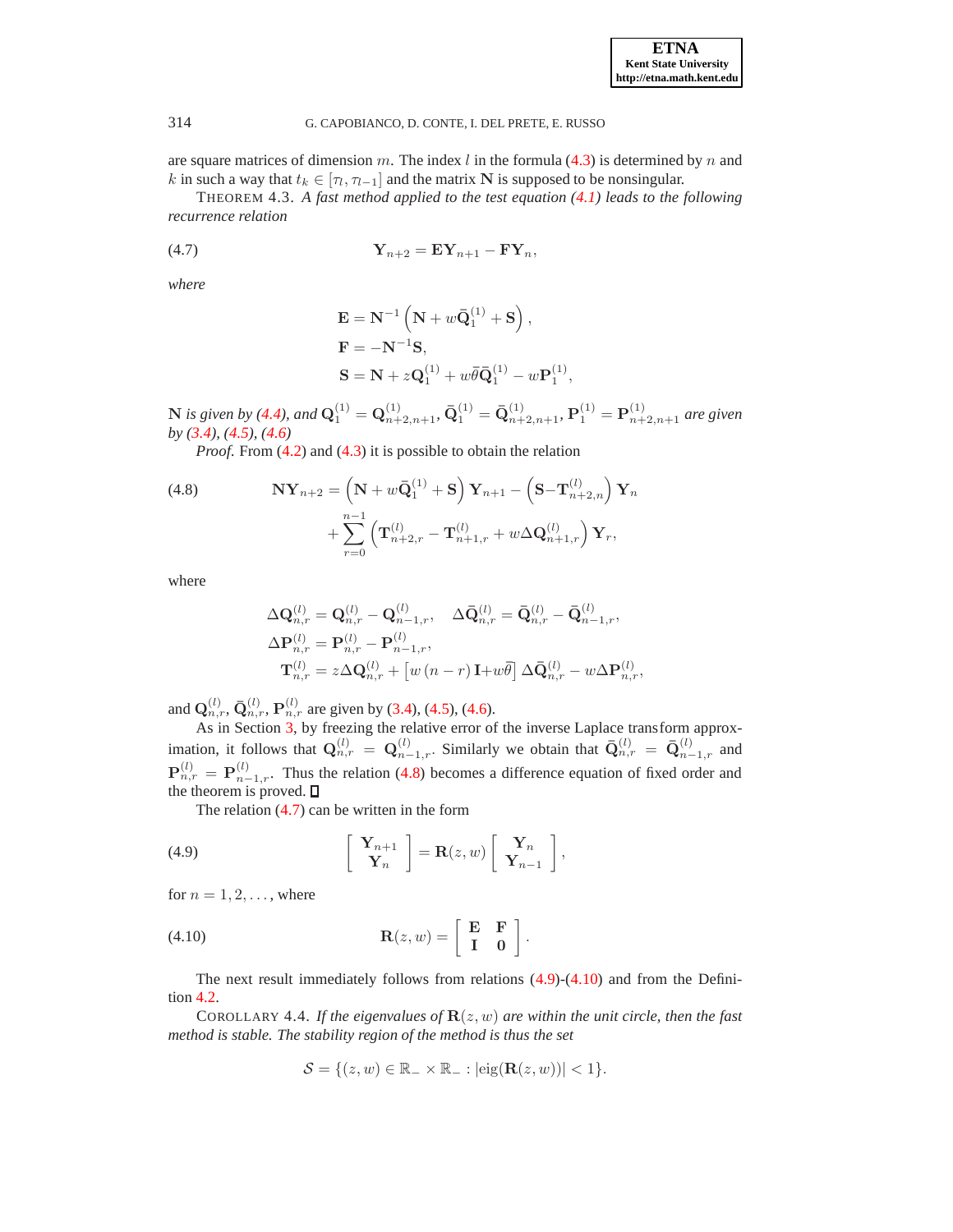As was proven in Theorem [3.6](#page-6-2) for the basic test equation, in the case of the convolution test equation we are also able to prove that

THEOREM 4.5. *The stability regions of the fast methods tend, as*  $M \rightarrow \infty$ *, to the stability regions of the corresponding classical ones.*

*Proof.* The proof is analogous to that of Theorem [3.6](#page-6-2) and it is obtained by proving that the three term recursion [\(4.7\)](#page-9-1) tends to the three term recursion of classical methods [\[1\]](#page-16-1).  $\Box$ 

REMARK 4.6. In the case  $\sigma = 0$  the region of absolute stability of a fast method with respect to the test equation [\(4.1\)](#page-8-1), given by Corollary [4.4,](#page-9-4) reduces to the interval of absolute stability of the fast method with respect to equation [\(3.1\)](#page-5-1).

REMARK 4.7. As a consequence of Corollary [3.7,](#page-7-1) it follows that, for any fixed  $N_p$ , if the parameters  $c_j$  satisfy the condition [\(3.9\)](#page-7-0), then the corresponding fast methods are characterized by unbounded stability regions with respect to equation  $(4.1)$  along the  $z$ -axis.

<span id="page-10-0"></span>

FIG. 4.1. *Stability region of the implicit Euler FVRK method*



FIG. 4.2. *Stability region of the classical implicit Euler VRK method*

EXAMPLE 4.8. Let us consider the implicit Euler FVRK method characterized by  $m = 1, c_1 = 1, b_1 = 1, a_{11} = 1$ . As we proved in Example [3.8,](#page-7-2) the condition [\(3.9\)](#page-7-0) is satisfied for any fixed value of  $N_p$ , then it follows from Remark [4.7](#page-10-0) that the stability region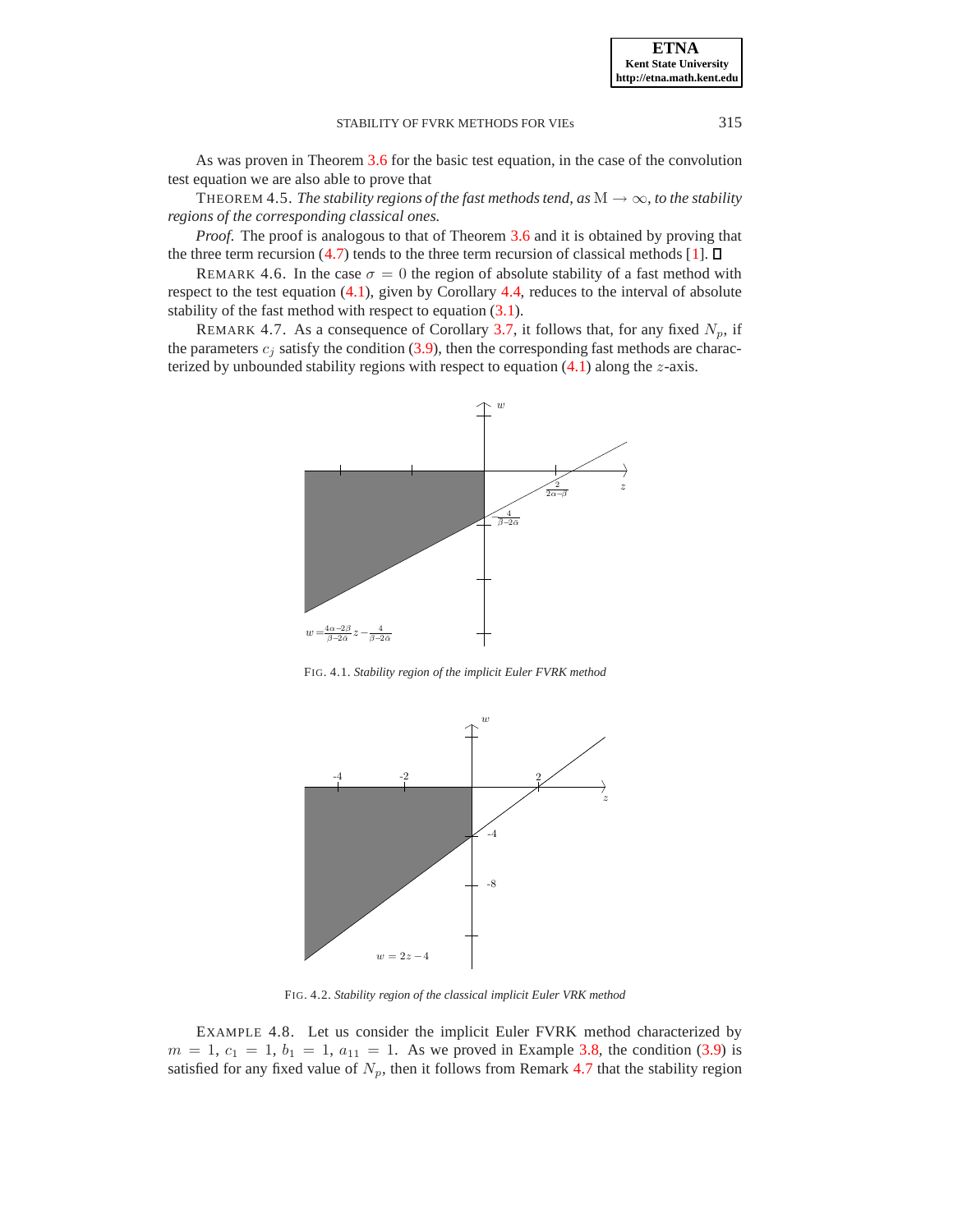**ETNA Kent State University http://etna.math.kent.edu**

#### 316 G. CAPOBIANCO, D. CONTE, I. DEL PRETE, E. RUSSO

of implicit Euler FVRK method with respect to equation  $(4.1)$  is unbounded along the z-axis. In this case we have

$$
d_{11} = c_1 b_1 \Psi_{11} L_1(c_1 c_1) = \Psi_{11} = \sum_{j=-N_p}^{N_p} \frac{\omega_j}{\lambda_j} =: \alpha
$$
  

$$
\bar{d}_{11} = c_1 b_1 \bar{\Psi}_{11} L_1(c_1 c_1) = \bar{\Psi}_{11} = \sum_{j=-N_p}^{N_p} \frac{\omega_j}{h(\lambda_j)^2} =: \bar{\alpha}
$$
  

$$
Q_1^{(1)} = \sum_{j=-N_p}^{N_p} \frac{\omega_j^{(1)}}{\lambda_j^{(1)}} e^{h\lambda_j^{(1)}} =: \beta
$$
  

$$
\bar{Q}_1^{(1)} = \sum_{j=-N_p}^{N_p} \frac{\omega_j^{(1)}}{(\lambda_j^{(1)})^2} \frac{e^{h\lambda_j^{(1)}}}{h} =: \bar{\beta}
$$
  

$$
P_1^{(1)} = \bar{Q}_1^{(1)} = \bar{\beta}
$$
  

$$
N = 1 - \alpha z - \bar{\alpha} w,
$$

from which it follows that

$$
\mathbf{S} = \begin{bmatrix} \frac{(\beta - 2\alpha)z + (\bar{\beta} - 2\bar{\alpha})w + 2}{1 - \alpha z - \bar{\alpha}w} & -\frac{(\beta - \alpha)z + \bar{\alpha}w + 1}{1 - \alpha z - \bar{\alpha}w} \\ 1 & 0 \end{bmatrix}.
$$

An easy computation shows that  $|\text{eig}(S)| < 1$  if and only if

$$
w > \frac{4\alpha - 2\beta}{\bar{\beta} - 2\bar{\alpha}}z - \frac{4}{\bar{\beta} - 2\bar{\alpha}}
$$

and the stability region is shown in Figure [4.1.](#page-12-1) We can observe that when  $M \to \infty$  then  $\alpha, \beta, \overline{\beta} \to 1, \overline{\alpha} \to 0$ , and the stability region tends to that of classical Euler method, that is, the region characterized by

$$
w > 2z - 4
$$

and represented in Figure [4.2.](#page-12-0)

EXAMPLE 4.9. As we observed in Example [3.9,](#page-7-3) if we fix  $N_p \ge 21$ , then the fast midpoint rule satisfies the condition [\(3.9\)](#page-7-0) and thus the stability region with respect to equation  $(4.1)$  is unbounded along the *z*-axis.

EXAMPLE 4.10. We checked that the stability region of the 3–point Radau II FHVRK method is unbounded along the z-axis for any fixed value of  $N_p$ ; see Figure [5.4](#page-13-0) in the section of stability plots.

<span id="page-11-0"></span>**5. Stability plots.** In this section, we report the stability regions of two methods (one explicit and one implicit) with respect to the basic test equation  $(3.1)$  and two methods with respect to the convolution test equation  $(4.1)$ .

In Figures [5.1](#page-12-1) and [5.2](#page-12-0) we report the stability regions, with respect to the basic test equation, respectively of the 3-points III order Heun FPVRK method whose Butcher array is

 $\mathbb{Z}^2$ 

$$
\begin{array}{cccccc}\n0 & 0 & 0 & 0 \\
1/3 & 1/3 & 0 & 0 \\
2/3 & 0 & 2/3 & 0 \\
\hline\n1/4 & 0 & 3/4\n\end{array}
$$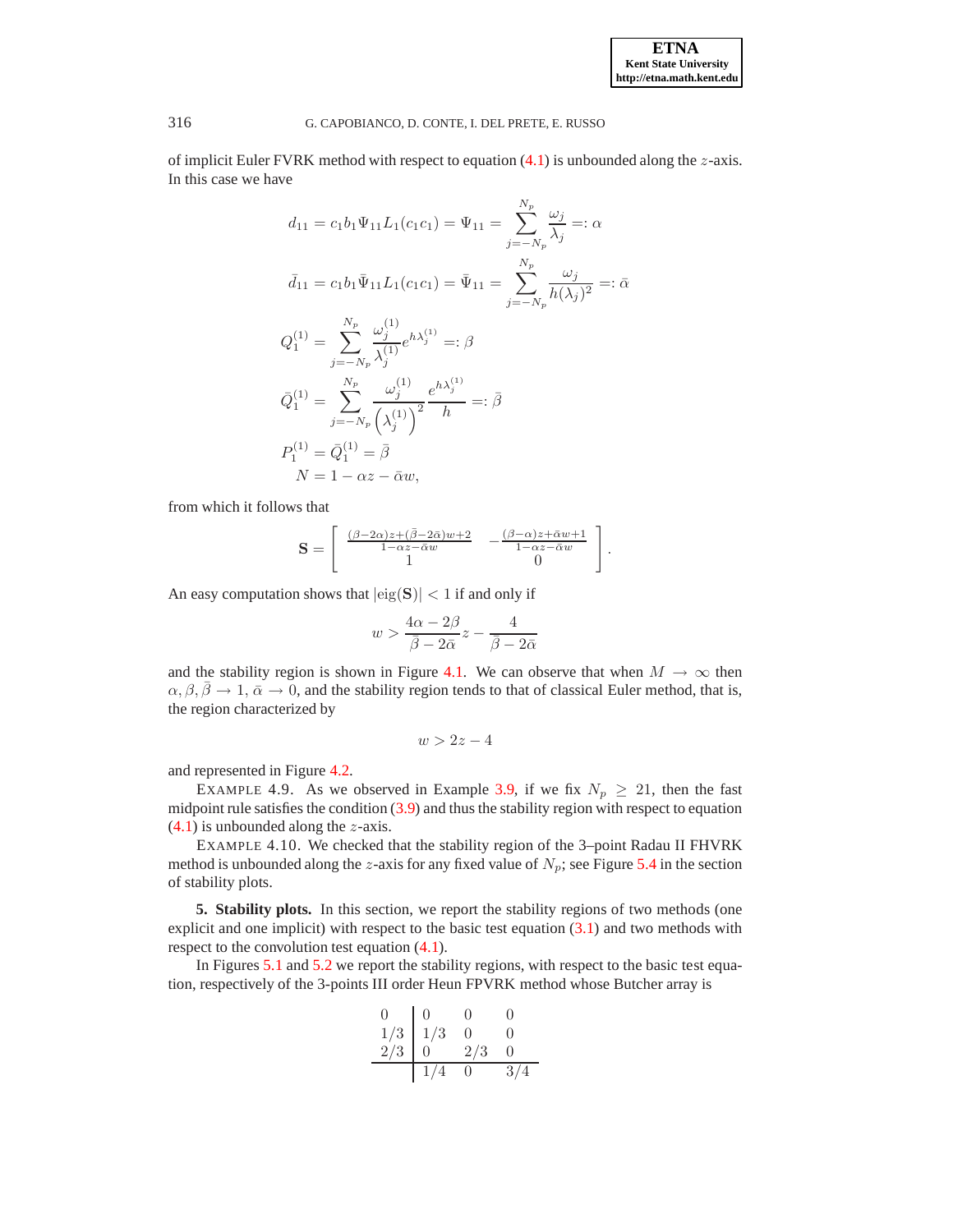

<span id="page-12-1"></span>FIG. 5.1. *Stability regions of the 3–points Heun method (Fast with*  $N_p = 2, 8$  *and Classic) with respect to equation [\(3.1\)](#page-5-1).*



<span id="page-12-0"></span>FIG. 5.2. *Stability regions of the midpoint rule (Fast with*  $N_p = 14, 18, 20, 21 = \text{Classic}$ ) with respect to *equation [\(3.1\)](#page-5-1).*

and of the fast midpoint rule, characterized by  $c_1 = \frac{1}{2}$ .

In Figures [5.3](#page-13-1) and [5.4,](#page-13-0) we report the plots of the stability regions, with respect to the convolution test equation, of an explicit and an implicit method, respectively. Namely, we consider the 4-points IV order FPVRK method whose Butcher array is

|                                                                       | 1/6            | $1/3$ $1/3$     | 1/6 |
|-----------------------------------------------------------------------|----------------|-----------------|-----|
|                                                                       |                | 0               |     |
| $\begin{array}{c c} 0 & 0 \\ 1/2 & 1/2 \\ 1 & 0 \\ 1 & 0 \end{array}$ |                | 1/2             |     |
|                                                                       |                | $\overline{0}$  |     |
| $\overline{0}$                                                        | $\overline{0}$ | $\vert 0 \vert$ |     |

and the the 3–points Radau II FHVRK method characterized by  $c_1 = \frac{4-\sqrt{6}}{10}$ ,  $c_2 = \frac{4+\sqrt{6}}{10}$ ,  $c_3 = 1.$ 

For all plots we report the stability regions of the fast methods at different values of  $N_p$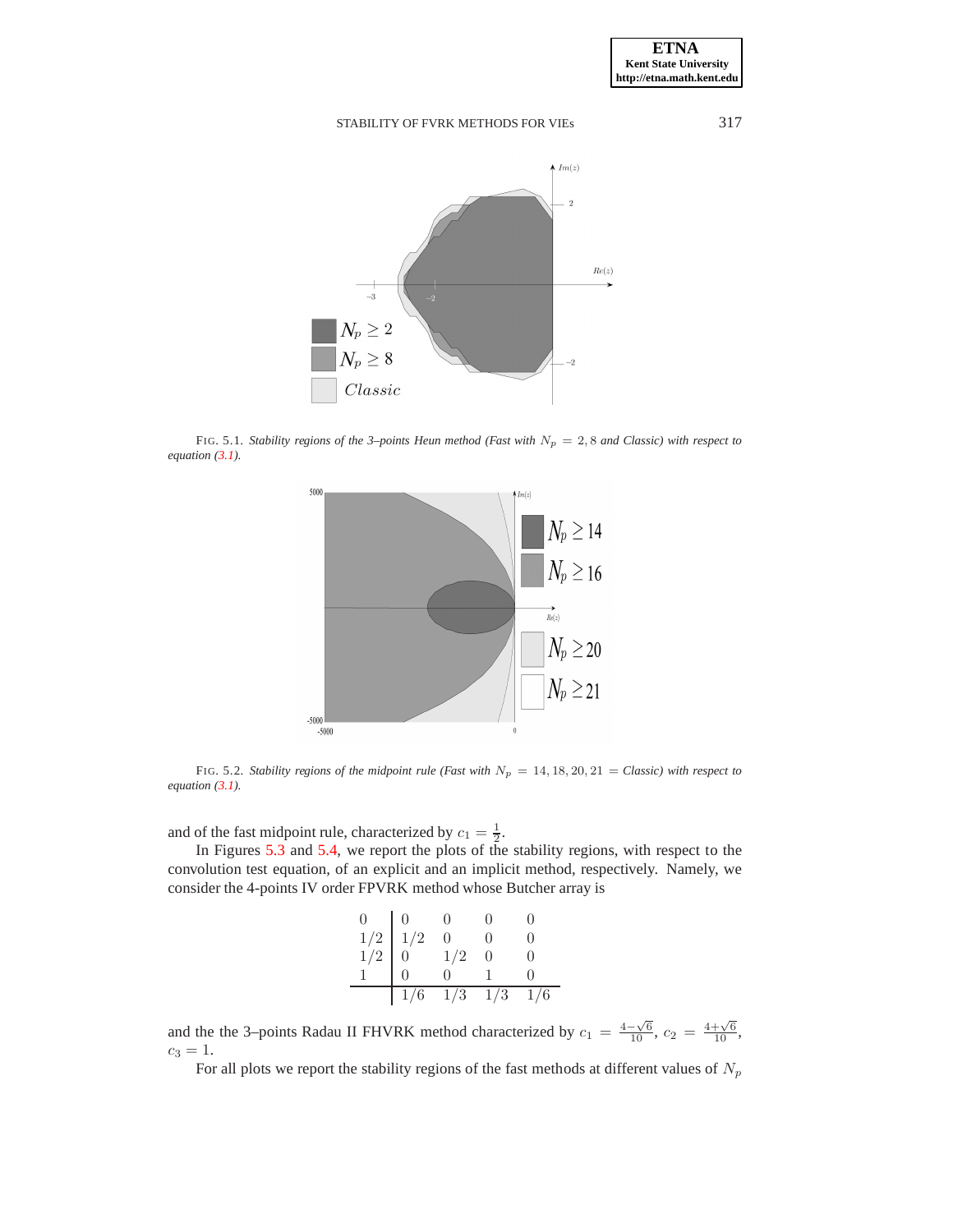

<span id="page-13-1"></span>FIG. 5.3. *Stability regions of the 4–points IV order FPVRK method (Fast with*  $N_p = 12, 20$  *and Classic) with respect to equation [\(4.1\)](#page-8-1).*



<span id="page-13-0"></span>FIG. 5.4. *Stability regions of the 3–points Radau II method (Fast with*  $N_p = 6, 16, 30$  *and Classic) with respect to equation [\(4.1\)](#page-8-1).*

and of the classical methods.

The plots show as for the explicit methods the regions of the classical methods are straightway reached for very small values of  $N_p$ . The same occurs for all other explicit methods we have tested. As regards the implicit methods, we can observe that this value of  $N_p$  is generally larger than for explicit methods, however it remains not very large.

Numerical experiments have been carried out in order to test the reliability of the stability conditions in nonlinear problems. We report the results obtained on the following twoparameters class of VIEs,

<span id="page-13-2"></span>(5.1) 
$$
y(t) = 1 - a + ae^{-t} - bt + \int_0^t \left(b + ae^{-(t-\tau)}\right) y^2(\tau) d\tau, \quad t \in [0, 30],
$$

whose exact solution is  $y(t) \equiv 1$ . By following a customary approach, we compare the results obtained by our methods on the nonlinear equation  $(5.1)$  with the theoretical stability regions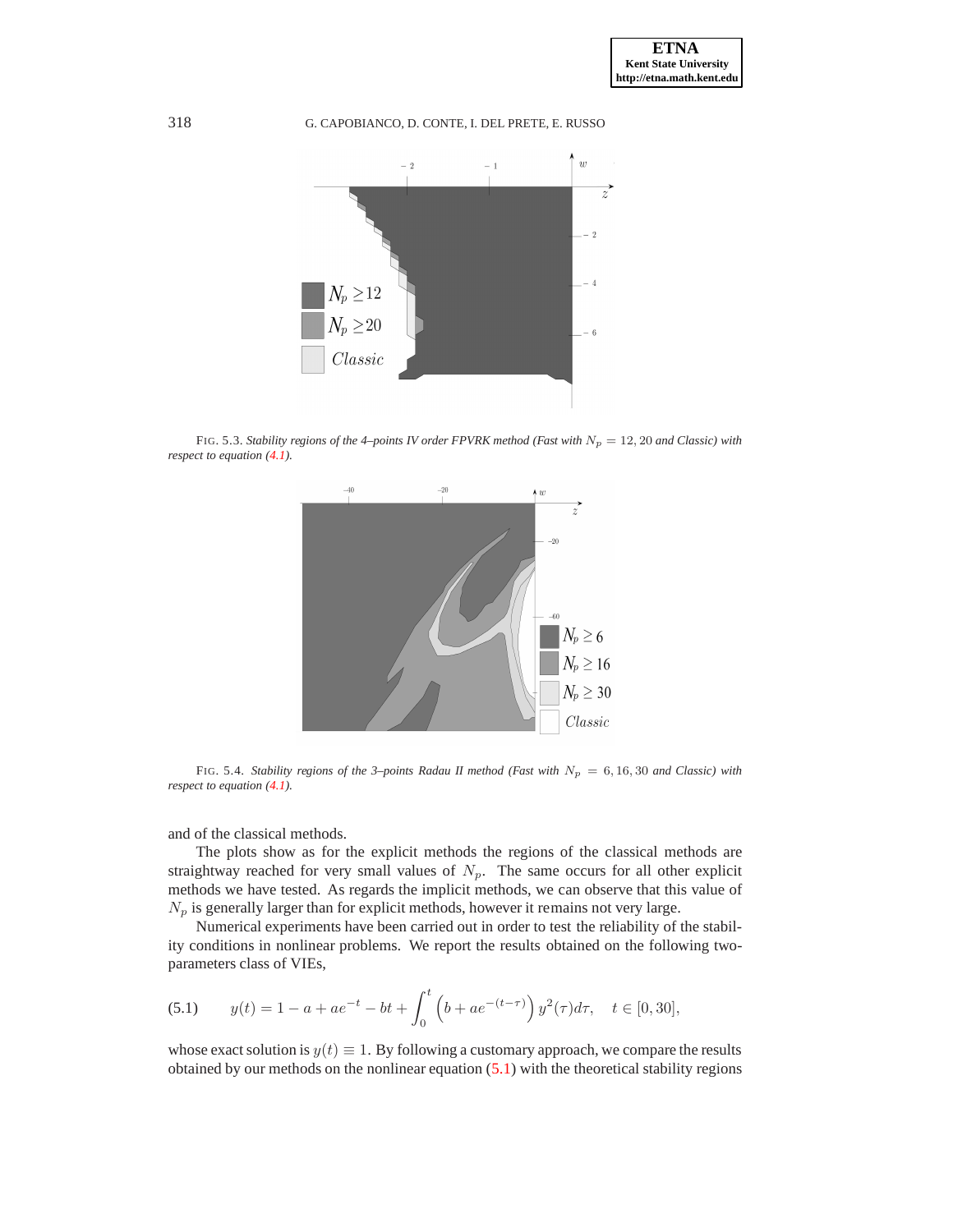**ETNA Kent State University http://etna.math.kent.edu**

#### STABILITY OF FVRK METHODS FOR VIEs 319

<span id="page-14-1"></span>found by a linearized version of the equation. To this end we integrate the equation [\(5.1\)](#page-13-2) with the following parameters.

|       | Problem       | a    | h             |
|-------|---------------|------|---------------|
|       | A             | 75   | $-82.5$       |
| (5.2) | B.            | 37.5 | $-45$         |
|       | $\mathcal{C}$ |      | $100 - 102.5$ |
|       | D.            |      | $0.16 -2.66$  |

Then, (see [\[3,](#page-16-3) p. 457]), we consider the linear expansion in Taylor series of the partial derivative of the kernel  $k(t - \tau, y(\tau)) := (b + ae^{-(t-\tau)}) y^2(\tau)$  with respect to y, obtaining

(5.3) 
$$
\frac{\partial k\left(t-\tau,y(\tau)\right)}{\partial y} \simeq [2(a+b)-2a(t-\tau)]y(\tau).
$$

This means we integrate the convolution test equation [\(4.1\)](#page-8-1) with the following parameters.

| Problem | $\mu = 2(a + b)$ | $\sigma = -2a$ |
|---------|------------------|----------------|
|         | -15              | $-150$         |
| R       | $-1.5$           | $-75$          |
| C       | -5               | $-200$         |
| Ð       | -5               | $-0.32$        |

In this way, beginning with a stepsize  $h = 0.1$  and doubling it from time to time, we move into the  $(h\mu, h^2\sigma)$  plane, along the parabolas having curvatures  $\frac{\sigma}{\mu^2}$ , from the inside to the outside of the theoretical stability regions.

We report in Table [5.1](#page-16-4) and in Figures [5.5](#page-14-0)[–5.6](#page-15-0) some results obtained by applying, with the different stepsize  $h$ , the 4-points IV order FPVRK method (which we call E4) and the implicit Euler FVRK method to the problems [\(5.2\)](#page-14-1).



<span id="page-14-0"></span>FIG. 5.5. Plots with different h in the plane  $(h\mu, h^2\sigma)$  of stable and instable results for the 4-points IV order *FPVRK method with*  $N_p = 10$  *and*  $N_p = 15$  *on the problems* [\(5.2\)](#page-14-1)*.* 

In the figures we emphasize with '\*' or ' $\times$ ' the points  $(h\mu, h^2\sigma)$  for the h listed in the second column of the Table [5.1.](#page-16-4)

The table and the figures confirm how the stability of the methods depends on the choice of the parameters a and b, on the stepsize h, and on the number  $M = 2N_p + 1$  of points on the Talbot contour. In fact, we can observe, by varying a and b, how the points  $(h\mu, h^2\sigma)$  fall or not into the theoretical stability regions (gray coloured in the figures) and how the methods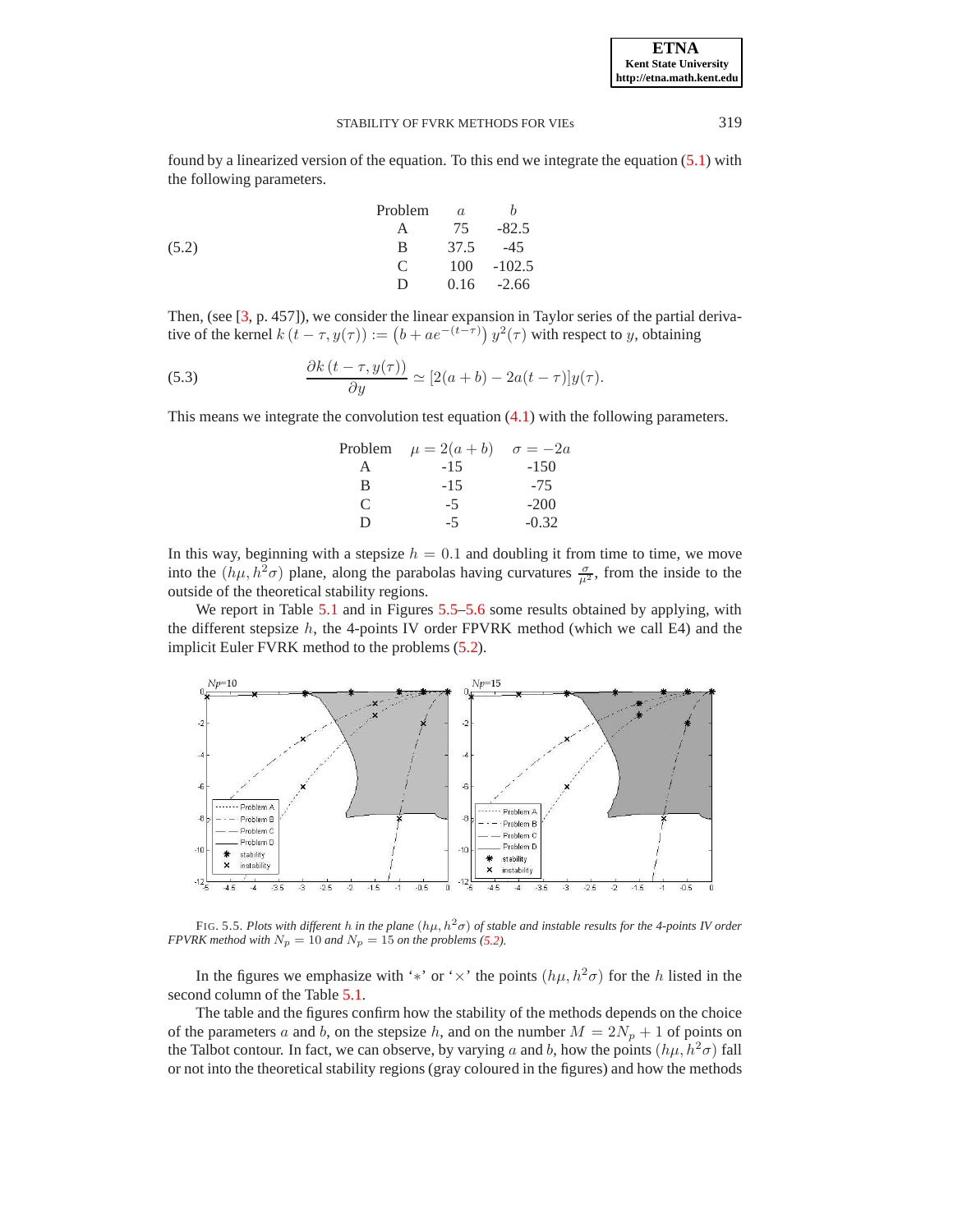

<span id="page-15-0"></span>FIG. 5.6. *Plots with different* h *in the plane*  $(h\mu, h^2\sigma)$  *of stable and instable results for the implicit Euler FVRK method with*  $N_p = 10$  *and*  $N_p = 15$  *on the problems* [\(5.2\)](#page-14-1)*.* 

on the nonlinear problem  $(5.1)$  are stable if we increase  $N_p$ . In particular, for the Implicit Euler method the problems A, B and D are well solved ( $*$  in Figure [5.6\)](#page-15-0) when  $(h\mu, h^2\sigma)$  are inside the stability regions already with  $N_p = 10$ ; the equation C shows stability problems ( $\times$  in the left Figure [5.6\)](#page-15-0) with  $h = 0.1$  when the fast method is run with  $N_p = 10$ , but it is well solved once  $N_p$  increases to 15. For the IV order FPVRK method, the dependence from  $N_p$  is more pronounced. In fact, the problems A, B and C show instability for  $(h\mu, h^2\sigma)$ with  $h = 0.1$  inside the theoretical stability regions when  $N_p = 10$  ( $\times$  in the Figure to left in [5.5\)](#page-14-0), but it's sufficient to increase  $N_p$  to 15 and the stability is reached ( $*$  in the Figure to right in [5.5\)](#page-14-0).

**6. Concluding remarks.** In this paper we analyze the stability properties of two classes of numerical methods for Volterra integral equations of Hammerstein type, namely, fast collocation and fast Runge-Kutta methods. The detailed contruction of the methods and the results on the computational cost and convergence are reported in  $[6]$  and  $[4]$ . These fast methods are based on the inverse Laplace transform approximation formula introduced in [\[9\]](#page-17-1) that allows us to reduce drastically the computational cost of the methods preserving good convergence properties. Here the stability analysis of the two classes of methods is carried out with respect the basic test equation  $(3.1)$  and the convolution test equation  $(4.1)$ . We proved that the stability properties depend on the number  $M = 2N_p + 1$  of points chosen on the Talbot contour. In particular for fixed  $N_p$  we found the stability matrix for both classes of methods and we determined a condition that provides methods with unbounded stability regions. Moreover w,e showed that Euler method is A–stable for each value of  $N_p$ , while the midpoint rule is A-stable for  $N_p \geq 21$ . We have done also some experimental tests on a class of nonlinear problems and they confirm the theoretical results.

We recall that in the specialized literature there are some papers on other antitransformation techniques and improvements of Talbot's approximation; see, for example, [\[8,](#page-17-5) [13,](#page-17-6) [14,](#page-17-7) [15\]](#page-17-8). In the paper [\[11\]](#page-17-10), Lubich and his collaborators have already constructed numerical methods for VIEs based on the inverse Laplace Transform approximation introduced in the paper [\[8\]](#page-17-5). It would be an interesting topic for future work to study the possibility of constructing numerical methods for VIEs based on other fast antitransformation techniques [\[13,](#page-17-6) [14,](#page-17-7) [15\]](#page-17-8), in order to analyze how the reduction of the error of the inverse Laplace transform approximation formulas influences the performance of the methods.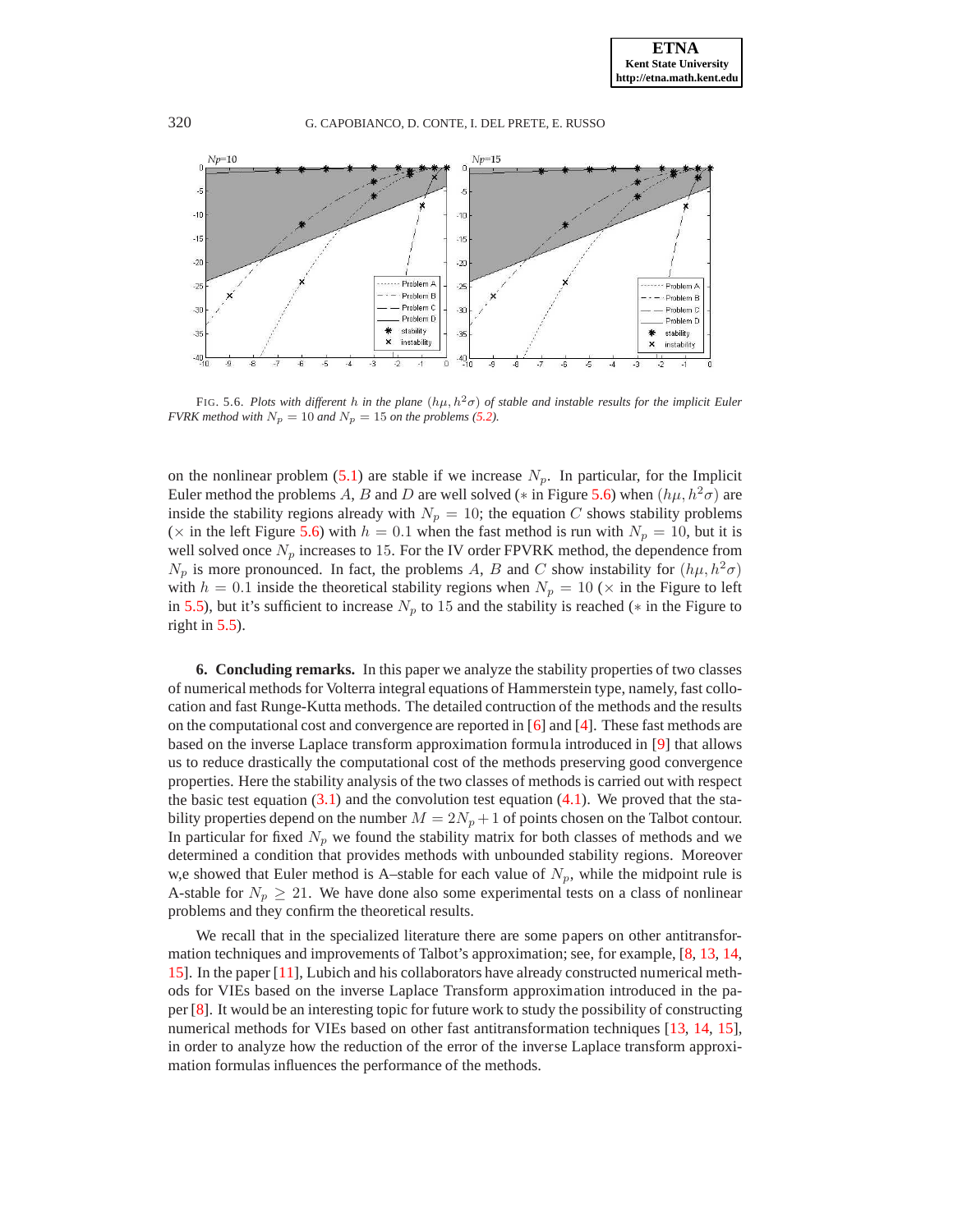| TABLE 5.1                            |  |  |  |  |  |
|--------------------------------------|--|--|--|--|--|
| Numerical results on problems (5.2). |  |  |  |  |  |

<span id="page-16-4"></span>

| Problem                   | h             | $2(a+b)h$ | $-2ah^2$    | $N_p$           | Abs. Err.    | in/ | Abs. Err.           | in/      |
|---------------------------|---------------|-----------|-------------|-----------------|--------------|-----|---------------------|----------|
|                           |               |           |             |                 | Euler        | out | E4                  | out      |
| $\boldsymbol{\mathsf{A}}$ | $-1.5$<br>0.1 |           | $-1.5$      | 10              | $2.80E-04$   | in  | $\overline{NaN}$    | in       |
|                           |               |           |             | 15              | 5.11E-05     |     | 2.56E-02            |          |
|                           | 0.2           | $-3$      | $-6$        | $\overline{10}$ | 3.43E-05     | in  | <b>NaN</b>          | out      |
|                           |               |           |             | 15              | 5.24E-05     |     | <b>NaN</b>          |          |
|                           | 0.4           | $-6$      | $-24$       | 10              | $1.17E + 00$ | out |                     | out      |
|                           |               |           |             | 15              | $1.17E + 00$ |     |                     |          |
| $\boldsymbol{B}$          | 0.1           | $-1.5$    | $-0.75$     | $\overline{10}$ | 7.46E-06     |     | <b>NaN</b>          |          |
|                           |               |           |             | 15              | 2.10E-05     | in  | 1.96E-02            | in       |
|                           |               |           |             | $\overline{10}$ | 8.73E-05     |     | <b>NaN</b>          |          |
|                           | 0.2           | $-3$      | $-3$        | 15              | 1.90E-05     | in  | NaN                 | out      |
|                           |               |           |             | $\overline{10}$ | 3.46E-04     |     |                     |          |
|                           | 0.4           | $-6$      | $-12$       | 15              | 2.51E-06     | in  |                     | out      |
|                           |               |           |             | $\overline{10}$ | $1.11E + 00$ |     |                     | out      |
|                           | $-9$<br>0.6   |           | $-27$       | 15              | $1.11E + 00$ | out |                     |          |
|                           |               |           |             | 10              | $3.00E + 00$ | in  | $\overline{NaN}$    | in       |
| $\cal C$                  | 0.1           | $-0.5$    | $-2$        | 15              | 2.80E-03     |     | 7.58E-04            |          |
|                           |               |           |             | 10              | $2.00E + 00$ | out | <b>NaN</b>          | out      |
|                           | 0.2           | $-1$      | $-8$        | 15              | $2.00E + 00$ |     | $\mbox{Na}\mbox{N}$ |          |
|                           |               |           | $-0.003225$ | $\overline{10}$ | $6.60E-06$   | in  | $2.11E-05$          | in       |
| $\boldsymbol{D}$          | 0.1           | $-0.5$    |             | 15              | 4.76E-05     |     | 2.73E-05            |          |
|                           |               |           |             | $\overline{10}$ | 1.75E-04     |     | $1.42E - 04$        |          |
|                           | 0.2           | $-1$      | $-0.0129$   | 15              | 1.31E-05     | in  | 9.99E-05            | in       |
|                           |               |           |             | $\overline{10}$ | 4.09E-04     |     | 7.45E-03            | in       |
|                           | 0.4           | $-2$      | $-0.0516$   | 15              | 6.57E-06     | in  | 5.15E-03            |          |
|                           |               |           |             | 10              | 7.90E-04     | in  | 9.36E-02            | in<br>in |
|                           | 0.6           | $-3$      | $-0.1161$   | 15              | 3.69E-05     |     | 9.16E-02            |          |
|                           |               |           |             | 10              | 1.85E-08     |     | $2.04E-01$          |          |
|                           | 0.8           | $-4$      | $-0.2064$   | 15              | 1.03E-11     | in  | 1.89E-01            |          |
|                           |               |           |             | 10              | 2.84E-08     |     | <b>NaN</b>          |          |
|                           | 1.0           | $-5$      | $-0.3225$   | 15              | 3.87E-12     | in  | NaN                 | out      |
|                           |               |           |             | 10              |              |     |                     |          |
|                           | 1.2           | $-6$      | $-0.4644$   | 15              | 1.72E-08     | in  |                     | out      |
|                           |               |           |             |                 | 4.03E-11     |     |                     |          |
|                           | 1.4           | $-7$      | $-0.6321$   | 10              | 2.51E-08     | in  |                     | out      |
|                           |               |           |             | 15              | 1.08E-11     |     |                     |          |

### REFERENCES

- <span id="page-16-1"></span>[1] A. BELLEN, Z. JACKIEWICZ, R. VERMIGLIO, AND M. ZENNARO, *Stability analysis of Runge-Kutta methods for Volterra integral equations of second kind*, IMA J. Numer. Anal., 10 (1990), pp. 103–118.
- <span id="page-16-2"></span>[2] H. BRUNNER, *Collocation Methods for Volterra Integral and Related Functional Equations*, Cambridge University Press, Cambridge, 2004.
- <span id="page-16-3"></span>[3] H. BRUNNER AND P. J. VAN DER HOUWEN, *The Numerical Solution of Volterra Equations*, CWI Monographs, Vol. 3, North-Holland, Amsterdam, 1986.
- <span id="page-16-0"></span>[4] G. CAPOBIANCO, D. CONTE, I. DEL PRETE, AND E. RUSSO, *Fast Runge-Kutta Methods for nonlinear convolution systems of Volterra integral equations*, BIT, 47 (2007), pp. 259–275.